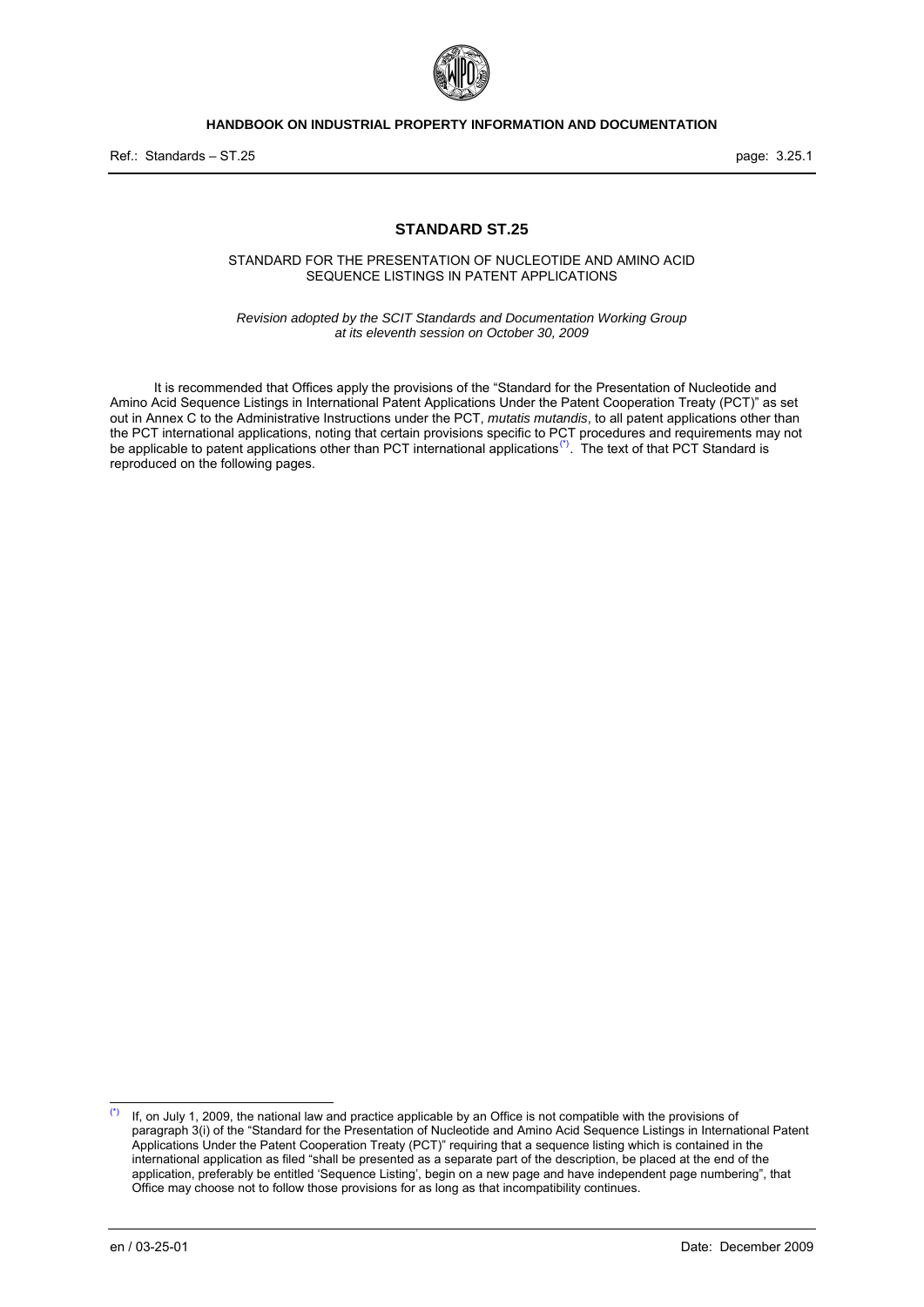

## **ANNEX C**

# STANDARD FOR THE PRESENTATION OF NUCLEOTIDE AND AMINO ACID SEQUENCE LISTINGS IN INTERNATIONAL PATENT APPLICATIONS UNDER THE PCT

#### **INTRODUCTION**

1. This Standard has been elaborated so as to provide standardization of the presentation of nucleotide and amino acid sequence listings in international patent applications. The Standard is intended to allow the applicant to draw up a single sequence listing which is acceptable to all receiving Offices, International Searching and Preliminary Examining Authorities for the purposes of the international phase, and to all designated and elected Offices for the purposes of the national phase. It is intended to enhance the accuracy and quality of presentations of nucleotide and amino acid sequences given in international applications, to make for easier presentation and dissemination of sequences for the benefit of applicants, the public and examiners, to facilitate searching of sequence data and to allow the exchange of sequence data in electronic form and the introduction of sequence data onto computerized databases.

#### **DEFINITIONS**

2. For the purposes of this Standard:

 (i) the expression "sequence listing" means a nucleotide and/or amino acid sequence listing which gives a detailed disclosure of the nucleotide and/or amino acid sequences and other available information;

 (i-*bis*) the expression "sequence listing forming part of the international application" means a sequence listing contained in the international application as filed (as referred to in paragraph 3) or a sequence listing included in the international application by way of a correction under Rule 26, a rectification under Rule 91 or an amendment under Article 34(2)(b) of the description in relation to sequences contained in the international application as filed (as referred to in paragraph 3*bis*);

 (i-*ter*) the expression "sequence listing not forming part of the international application" means a sequence listing which does not form part of the international application but is furnished for the purposes of the international search or international preliminary examination (as referred to in paragraphs 4 and 4*bis*);

 (ii) sequences which are included are any unbranched sequences of four or more amino acids or unbranched sequences of ten or more nucleotides. Branched sequences, sequences with fewer than four specifically defined nucleotides or amino acids as well as sequences comprising nucleotides or amino acids other than those listed in Appendix 2, Tables 1, 2, 3 and 4, are specifically excluded from this definition;

 (iii) "nucleotides" embrace only those nucleotides that can be represented using the symbols set forth in Appendix 2, Table 1. Modifications, for example, methylated bases, may be described as set forth in Appendix 2, Table 2, but shall not be shown explicitly in the nucleotide sequence;

 (iv) "amino acids" are those L-amino acids commonly found in naturally occurring proteins and are listed in Appendix 2, Table 3. Those amino acid sequences containing at least one D-amino acid are not intended to be embraced by this definition. Any amino acid sequence that contains posttranslationally modified amino acids may be described as the amino acid sequence that is initially translated using the symbols shown in Appendix 2, Table 3, with the modified positions, for example, hydroxylations or glycosylations, being described as set forth in Appendix 2, Table 4, but these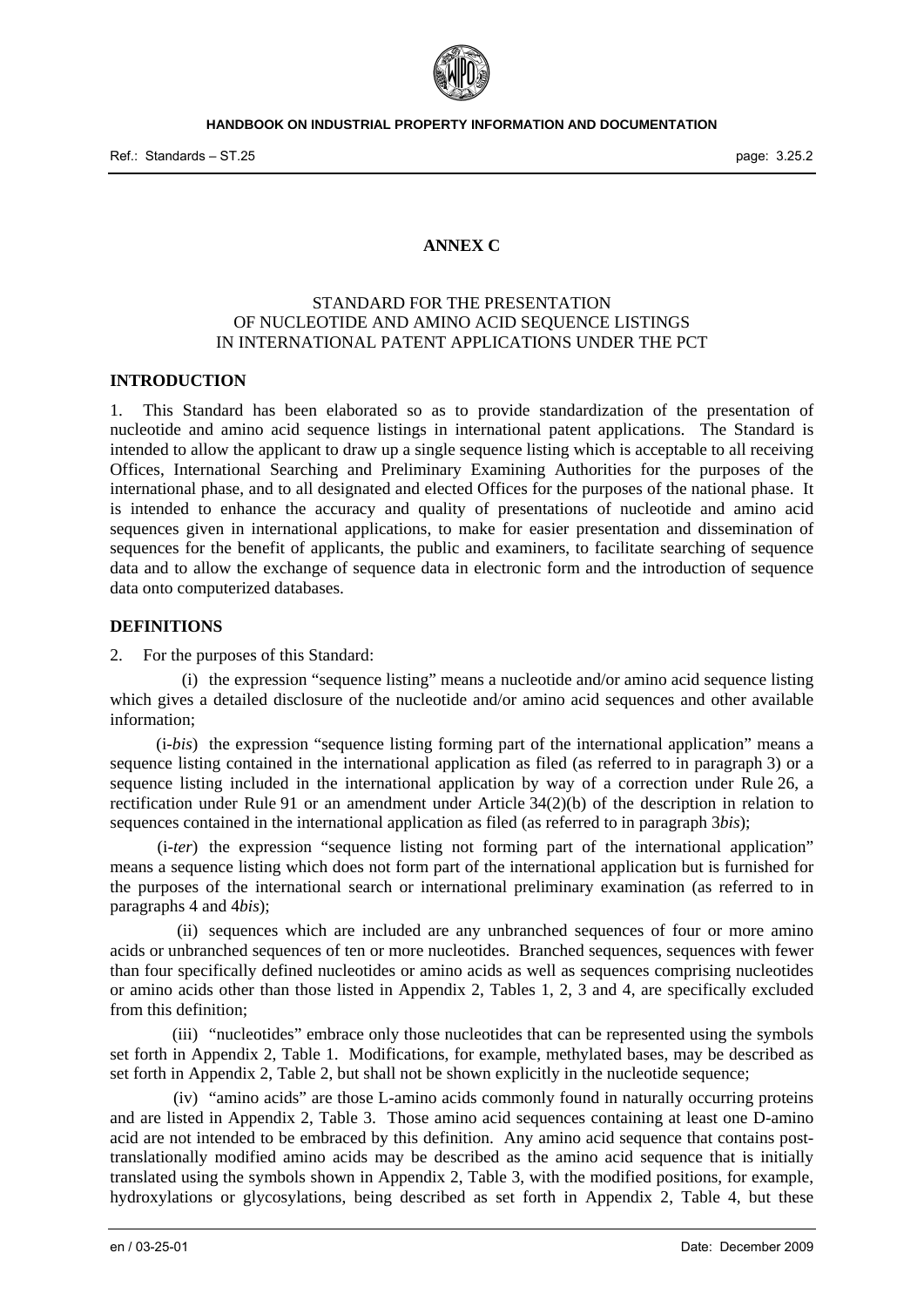Ref.: Standards – ST.25 page: 3.25.3

modifications shall not be shown explicitly in the amino acid sequence. Any peptide or protein that can be expressed as a sequence using the symbols in Appendix 2, Table 3, in conjunction with a description elsewhere to describe, for example, abnormal linkages, cross-links (for example, disulfide bridge) and end caps, non-peptidyl bonds, etc., is embraced by this definition;

 (v) "sequence identifier" is a unique integer that corresponds to the SEQ ID NO assigned to each sequence in the listing;

(vi) "numeric identifier" is a three-digit number which represents a specific data element;

 (vii) "language-neutral vocabulary" is a controlled vocabulary used in the sequence listing that represents scientific terms as prescribed by sequence database providers (including scientific names, qualifiers and their controlled-vocabulary values, the symbols appearing in Appendix 2, Tables 1, 2, 3 and 4, and the feature keys appearing in Appendix 2, Tables 5 and 6);

 (viii) "competent Authority" is the International Searching Authority that is to carry out the international search and to establish the written opinion of the International Searching Authority on the international application, or the International Preliminary Examining Authority that is to carry out the international preliminary examination on the international application.

#### **SEQUENCE LISTINGS**

### **Sequence Listing Forming Part of the International Application**

3. A sequence listing which is contained in the international application as filed:

<span id="page-2-1"></span> (i) shall be presented as a separate part of the description, be placed at the end of the application, preferably be entitled "Sequence Listing", begin on a new page and have independent page numbering<sup>[34](#page-2-0)</sup>; preferably, the sequence listing shall not be reproduced in any other part of the application; subject to paragraph 36, it is unnecessary to describe the sequences elsewhere in the description;

 (ii) shall present the sequences represented in the sequence listing and other available information in the sequence listing in accordance with paragraphs  $\frac{5}{10}$  to 35;

 (iii) if contained in an international application filed in electronic form, shall be in an electronic document format and filed by a means of transmittal in accordance with paragraph 37.

3*bis*. Any correction under Rule 26, rectification under Rule 91 or amendment under Article 34(2)(b) of the description submitted in relation to sequences contained in an international application filed in electronic form shall be submitted in the form of a sequence listing in electronic form comprising the entire listing with the relevant correction, rectification or amendment. Any such sequence listing:

 (i) shall preferably be entitled "Sequence Listing – Correction", "Sequence Listing – Rectification" or "Sequence Listing – Amendment", as the case may be, and have independent page numbering<sup>34</sup>;

 (ii) shall present the sequences represented in the sequence listing and other available information in the sequence listing in accordance with paragraphs 5 to 35; where applicable, the original numbering of the sequences in the international application as filed (as referred to in paragraph 5) shall be maintained; otherwise, the sequences shall be numbered in accordance with paragraph 5;

 (iii) shall be in an electronic document format and filed by a means of transmittal in accordance with paragraph 38.

<span id="page-2-0"></span> $34$ *Editor's Note*: No independent page numbering is required where the sequence listing is contained in an international application filed in electronic form and is in the electronic document format referred to in paragraph 40.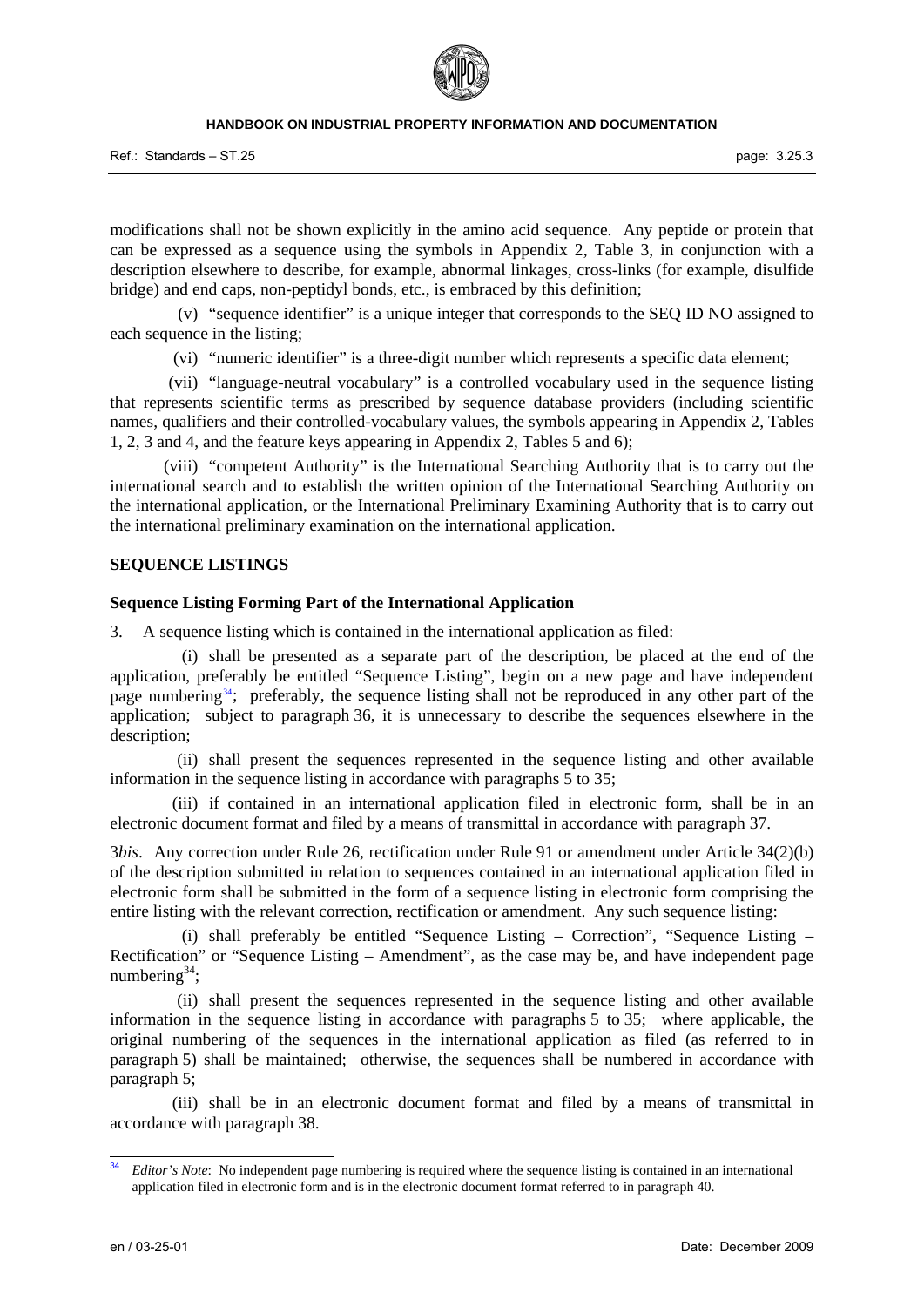

#### **Sequence Listing Not Forming Part of the International Application**

4. A sequence listing furnished under Rule 13t*er* for the purposes of the international search or international preliminary examination:

(i) shall preferably be entitled "Sequence Listing – Rule 13*ter*";

 (ii) shall present the sequences represented in the sequence listing and other available information in the sequence listing in accordance with paragraphs 5 to 35; where applicable, the original numbering of the sequences in the international application as filed (as referred to in paragraph 5) shall be maintained; otherwise, the sequences shall be numbered in accordance with paragraph 5;

 (iii) if furnished on paper in accordance with Rule 13*ter*.1(b), shall have independent page numbering;

 (iv) if furnished in electronic form, shall be in an electronic document format and filed by a means of transmittal in accordance with paragraph 39;

 (v) if furnished in electronic form together with the international application, shall be identical to the sequence listing as contained in the application and be accompanied by a statement that "the information recorded in electronic form furnished under Rule 13*ter* is identical to the sequence listing as contained in the international application";

 (vi) if furnished subsequently to the filing of the international application, shall not go beyond the disclosure in the international application as filed and be accompanied by a statement to that effect; any such sequence listing shall contain only those sequences that were disclosed in the international application as filed.

4*bis*. Any correction under Rule 26, rectification under Rule 91 or amendment under Article 34(2)(b) of the description submitted in relation to sequences contained in the international application as filed shall be accompanied, for the purposes of the international search or international preliminary examination, by a sequence listing in electronic form in an electronic document format in accordance with paragraph 39, comprising the entire listing including any such correction, rectification or amendment, whenever this is required by the competent authority, unless such listing in electronic form is already available to that authority in a form and manner acceptable to it. Any such sequence listing in electronic form:

- (i) shall preferably be entitled "Sequence Listing Correction Rule 13*ter*", "Sequence Listing – Rectification – Rule 13ter" or "Sequence Listing – Amendment – Rule 13*ter*", as the case may be;
- (ii) shall present the sequences represented in the sequence listing and other available information in the sequence listing in accordance with paragraphs 5 to 35; where applicable, the original numbering of the sequences in the international application as filed (as referred to in paragraph 5) shall be maintained; otherwise, the sequences shall be numbered in accordance with paragraph 5;
- (iii) shall be filed by a means of transmittal in accordance with paragraph 39;
- (iv) shall be identical to the sequence listing submitted under paragraph 3bis as a correction under Rule 26, rectification under Rule 91 or amendment under Article 34(2)(b) of the description and be accompanied by a statement that "the information recorded in electronic form furnished under Rule 13*ter* is identical to the sequence listing furnished as a correction under Rule 26 (or a rectification under Rule 91 or an amendment under Article 34(2)(b), as the case may be) of the description in relation to sequences contained in the international application as filed".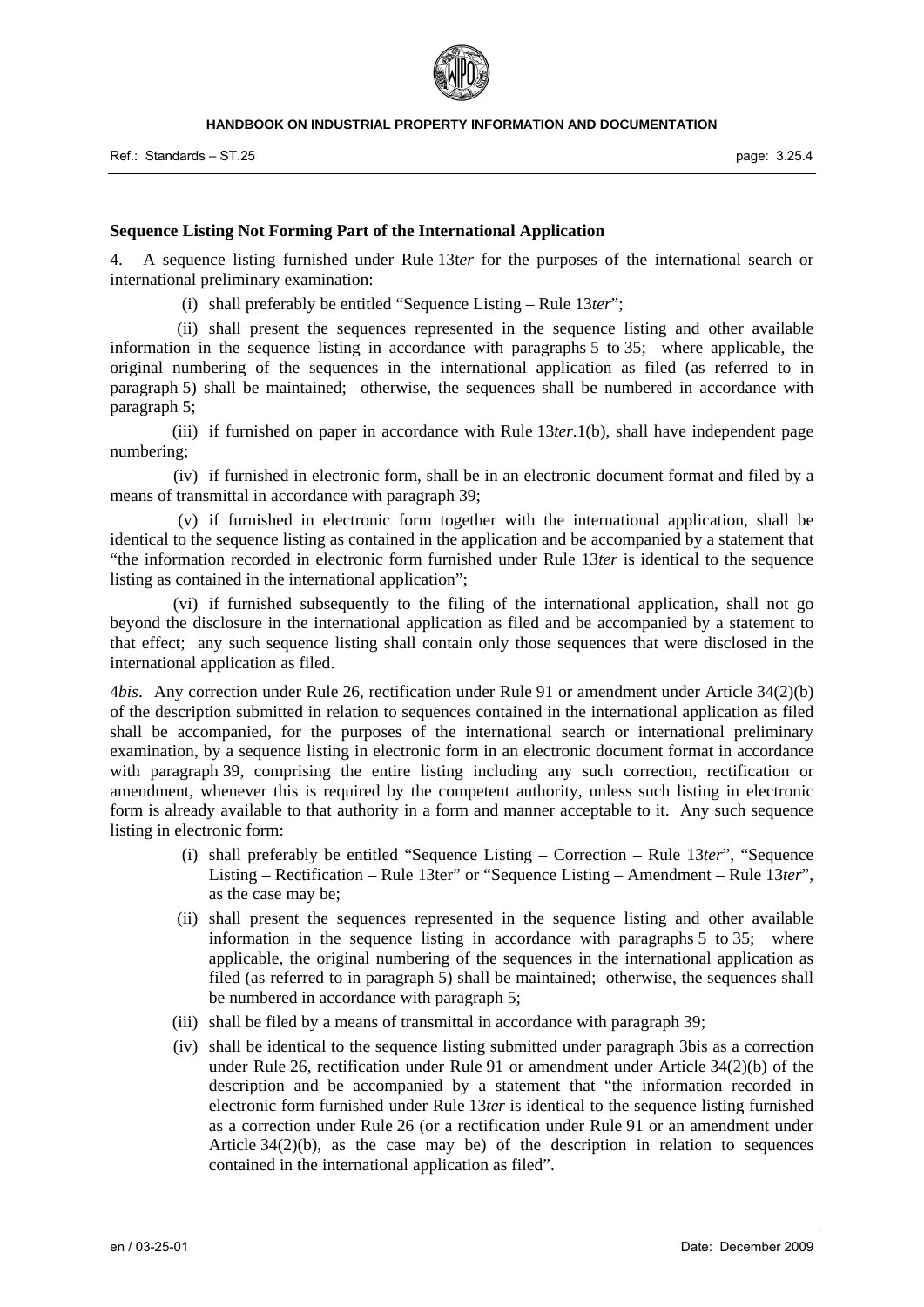

Ref.: Standards – ST.25 page: 3.25.5

Where such sequence listing in electronic form and, where applicable, such statement is not available to the competent authority, any such correction, rectification or amendment need only be taken into account by that authority for the purposes of the international search or preliminary examination to the extent that a meaningful search or preliminary examination can be carried out without such sequence listing in electronic form.

## **PRESENTATION OF SEQUENCES**

5. Each sequence shall be assigned a separate sequence identifier. The sequence identifiers shall begin with 1 and increase sequentially by integers. If no sequence is present for a sequence identifier, the code 000 should appear under numeric identifier <400>, beginning on the next line following the SEQ ID NO. The response for numeric identifier <160> shall include the total number of SEQ ID NOs, whether followed by a sequence or by the code 000.

6. In the description, claims or drawings of the application, the sequences represented in the sequence listing shall be referred to by the sequence identifier and preceded by "SEQ ID NO:".

7. Nucleotide and amino acid sequences should be represented by at least one of the following three possibilities:

- (i) a pure nucleotide sequence;
- (ii) a pure amino acid sequence;
- (iii) a nucleotide sequence together with its corresponding amino acid sequence.

For those sequences disclosed in the format specified in option (iii), above, the amino acid sequence must be disclosed separately in the sequence listing as a pure amino acid sequence with a separate integer sequence identifier.

#### **Nucleotide Sequences**

#### *Symbols to Be Used*

8. A nucleotide sequence shall be presented only by a single strand, in the 5'-end to 3'-end direction from left to right. The terms 3' and 5' shall not be represented in the sequence.

9. The bases of a nucleotide sequence shall be represented using the one-letter code for nucleotide sequence characters. Only lower case letters in conformity with the list given in Appendix 2, Table 1, shall be used.

10. Modified bases shall be represented as the corresponding unmodified bases or as "n" in the sequence itself if the modified base is one of those listed in Appendix 2, Table 2, and the modification shall be further described in the feature section of the sequence listing, using the codes given in Appendix 2, Table 2. These codes may be used in the description or the feature section of the sequence listing but not in the sequence itself (see also paragraph 32). The symbol "n" is the equivalent of only one unknown or modified nucleotide.

#### *Format to Be Used*

11. A nucleotide sequence shall be listed with a maximum of 60 bases per line, with a space between each group of 10 bases.

12. The bases of a nucleotide sequence (including introns) shall be listed in groups of 10 bases, except in the coding parts of the sequence. Leftover bases, fewer than 10 in number at the end of noncoding parts of a sequence, should be grouped together and separated from adjacent groups by a space.

13. The bases of the coding parts of a nucleotide sequence shall be listed as triplets (codons).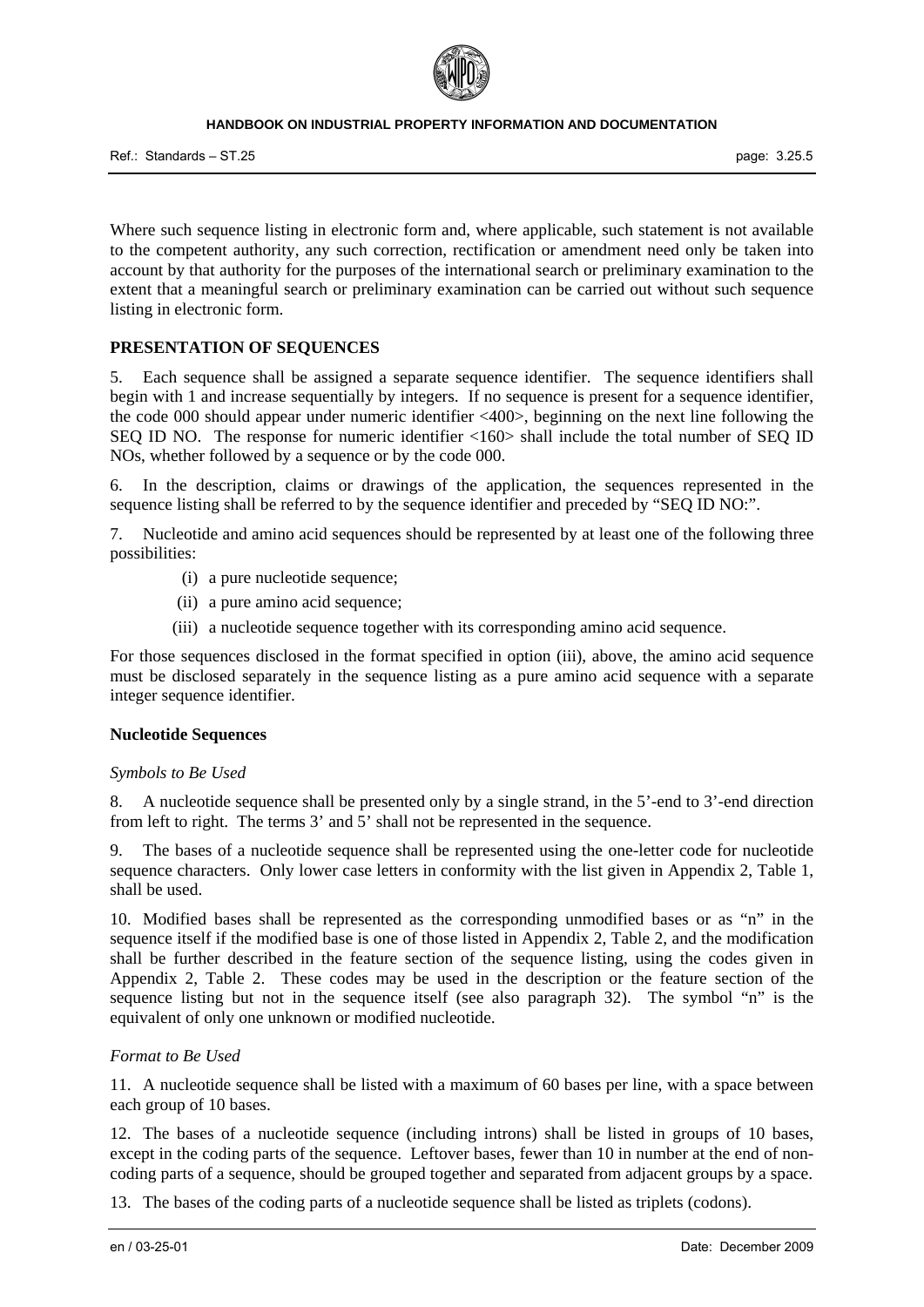Ref.: Standards – ST.25

14. The enumeration of the nucleotide shall start at the first base of the sequence with number 1. It shall be continuous through the whole sequence in the direction 5' to 3'. It shall be marked in the right margin, next to the line containing the one-letter codes for the bases, and giving the number of the last base of that line. The enumeration method for nucleotide sequences set forth above remains applicable to nucleotide sequences that are circular in configuration, with the exception that the designation of the first nucleotide of the sequence may be made at the option of the applicant.

15. A nucleotide sequence that is made up of one or more non-contiguous segments of a larger sequence or of segments from different sequences shall be numbered as a separate sequence, with a separate sequence identifier. A sequence with a gap or gaps shall be numbered as a plurality of separate sequences with separate sequence identifiers, with the number of separate sequences being equal in number to the number of continuous strings of sequence data.

#### **Amino Acid Sequences**

#### *Symbols to Be Used*

16. The amino acids in a protein or peptide sequence shall be listed in the amino to carboxy direction from left to right. The amino and carboxy groups shall not be represented in the sequence.

17. The amino acids shall be represented using the three-letter code with the first letter as a capital and shall conform to the list given in Appendix 2, Table 3. An amino acid sequence that contains a blank or internal terminator symbols (for example, "Ter" or "\*" or ".") may not be represented as a single amino acid sequence, but shall be presented as separate amino acid sequences (see paragraph 22).

18. Modified and unusual amino acids shall be represented as the corresponding unmodified amino acids or as "Xaa" in the sequence itself if the modified amino acid is one of those listed in Appendix 2, Table 4, and the modification shall be further described in the feature section of the sequence listing, using the codes given in Appendix 2, Table 4. These codes may be used in the description or the feature section of the sequence listing but not in the sequence itself (see also paragraph 32). The symbol "Xaa" is the equivalent of only one unknown or modified amino acid.

#### *Format to Be Used*

19. A protein or peptide sequence shall be listed with a maximum of 16 amino acids per line, with a space provided between each amino acid.

20. Amino acids corresponding to the codons in the coding parts of a nucleotide sequence shall be placed immediately under the corresponding codons. Where a codon is split by an intron, the amino acid symbol should be given below the portion of the codon containing two nucleotides.

21. The enumeration of amino acids shall start at the first amino acid of the sequence, with number 1. Optionally, the amino acids preceding the mature protein, for example pre-sequences, pro-sequences, pre-pro-sequences and signal sequences, when present, may have negative numbers, counting backwards starting with the amino acid next to number 1. Zero (0) is not used when the numbering of amino acids uses negative numbers to distinguish the mature protein. It shall be marked under the sequence every five amino acids. The enumeration method for amino acid sequences set forth above remains applicable for amino acid sequences that are circular in configuration, with the exception that the designation of the first amino acid of the sequence may be made at the option of the applicant.

22. An amino acid sequence that is made up of one or more non-contiguous segments of a larger sequence or of segments from different sequences shall be numbered as a separate sequence, with a separate sequence identifier. A sequence with a gap or gaps shall be numbered as a plurality of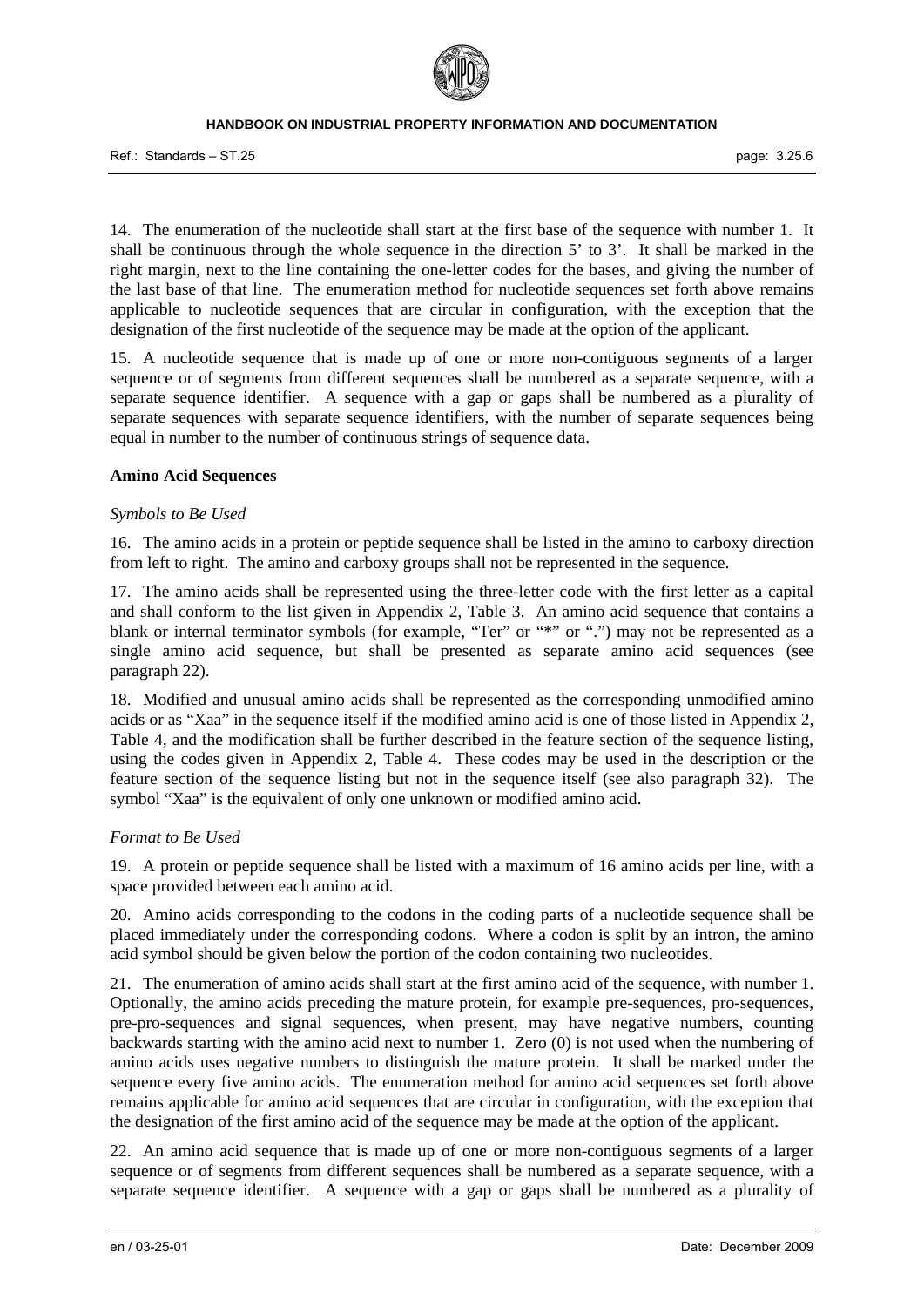

Ref.: Standards – ST.25 page: 3.25.7

separate sequences with separate sequence identifiers, with the number of separate sequences being equal in number to the number of continuous strings of sequence data.

### **OTHER AVAILABLE INFORMATION IN THE SEQUENCE LISTING**

23. The order of the items of information in the sequence listings shall follow the order in which those items are listed in the list of numeric identifiers of data elements as defined in Appendix 1.

24. Only numeric identifiers of data elements as defined in Appendix 1 shall be used for the presentation of the items of information in the sequence listing. The corresponding numeric identifier descriptions shall not be used. The provided information shall follow immediately after the numeric identifier while only those numeric identifiers for which information is given need appear on the sequence listing. Two exceptions to this requirement are numeric identifiers <220> and <300>, which serve as headers for "Feature" and "Publication Information," respectively, and are associated with information in numeric identifiers <221> to <223> and <301> to <313>, respectively. When feature and publication information is provided in the sequence listing under those numeric identifiers, numeric identifiers <220> and <300>, respectively, should be included, but left blank. Generally, a blank line shall be inserted between numeric identifiers when the digit in the first or second position of the numeric identifier changes. An exception to this general rule is that no blank line should appear preceding numeric identifier <310>. Additionally, a blank line shall precede any repeated numeric identifier.

#### *Mandatory Data Elements*

25. The sequence listing shall include, in addition to and immediately preceding the actual nucleotide and/or amino acid sequence, the following items of information defined in Appendix 1 (mandatory data elements):

| <110>           | Applicant name       |
|-----------------|----------------------|
| <120>           | Title of invention   |
| <160>           | Number of SEQ ID NOs |
| <210>           | SEQ ID NO: x         |
| 211>            | Length               |
| <212>           | Type                 |
| <213>           | Organism             |
| $<\!\!400\!\!>$ | Sequence             |

Where the name of the applicant (numeric identifier  $\langle 110 \rangle$ ) is written in characters other than those of the Latin alphabet, it shall also be indicated in characters of the Latin alphabet either as a mere transliteration or through translation into English.

The data elements, except those under numeric identifiers  $\langle 110 \rangle$ ,  $\langle 120 \rangle$  and  $\langle 160 \rangle$ , shall be repeated for each sequence included in the sequence listing. Only the data elements under numeric identifiers <210> and <400> are mandatory if no sequence is present for a sequence identifier (see paragraph 5, above, and SEQ ID NO: 4 in the example depicted in Appendix 3 of this Standard).

26. In addition to the data elements identified in paragraph 25, above, when a sequence listing is furnished at any time prior to the assignment of an application number, the following data element shall be included in the sequence listing: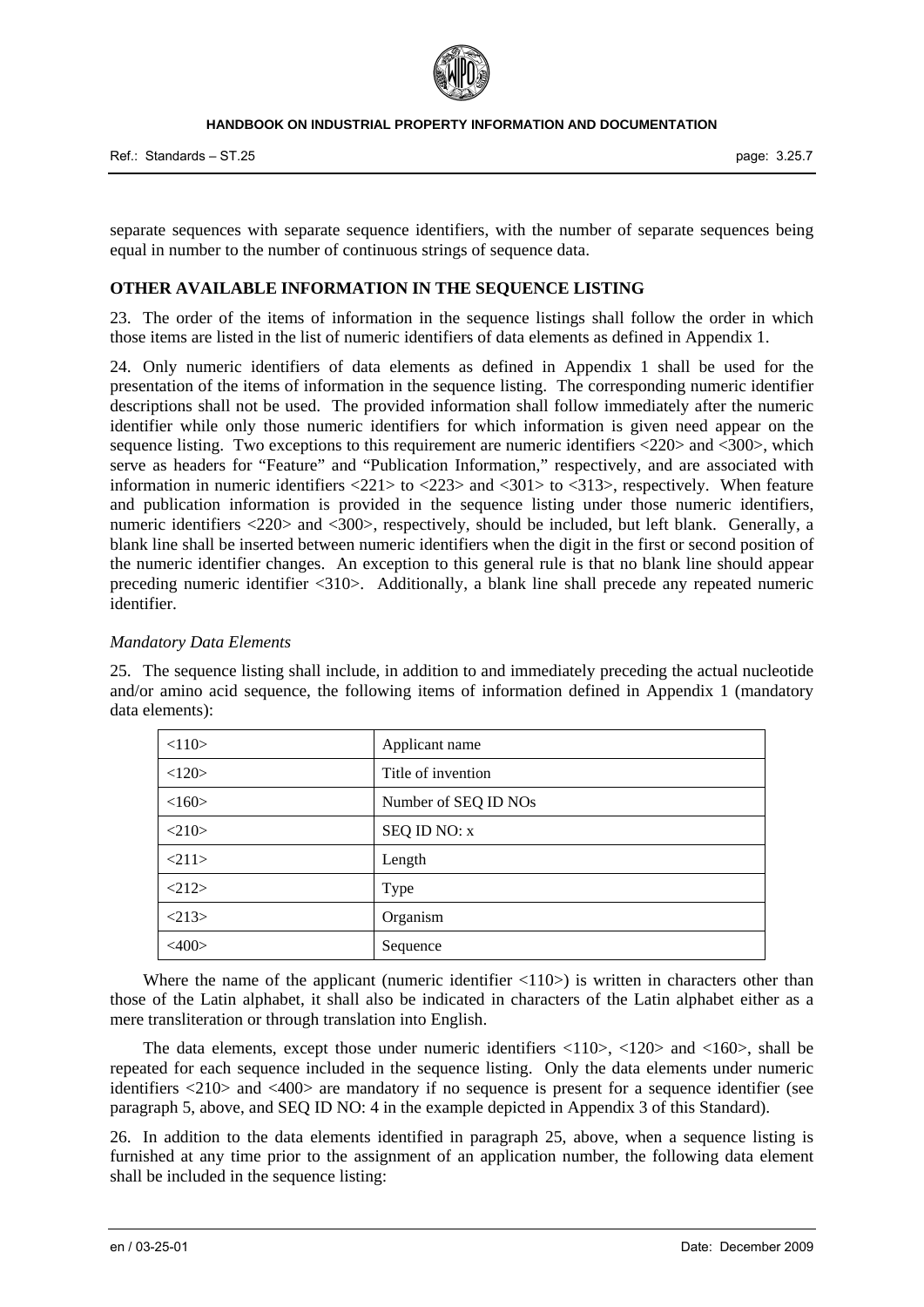

Ref.: Standards – ST.25 page: 3.25.8

| $\cdot$<br>JUZ | $\sim$<br>rence<br>$\sim$<br>TATA |
|----------------|-----------------------------------|

27. In addition to the data elements identified in paragraph 25, above, when a sequence listing is furnished at any time following the assignment of an application number, the following data elements shall be included in the sequence listing:

| <140>                 | Current patent application |
|-----------------------|----------------------------|
| $\langle 141 \rangle$ | Current filing date        |

28. In addition to the data elements identified in paragraph 25, above, when a sequence listing is filed relating to an application which claims the priority of an earlier application, the following data elements shall be included in the sequence listing:

| $\langle 150 \rangle$ | Earlier patent application      |
|-----------------------|---------------------------------|
| $\langle 151 \rangle$ | Earlier application filing date |

29. If "n" or "Xaa" or a modified base or modified/unusual L-amino acid is used in the sequence, the following data elements are mandatory:

| <220>                 | Feature           |
|-----------------------|-------------------|
| $\langle 221 \rangle$ | Name/key          |
| <222>                 | Location          |
| <223>                 | Other information |

30. If the organism (numeric identifier <213>) is "Artificial Sequence" or "Unknown," the following data elements are mandatory:

| 220> | Feature           |
|------|-------------------|
|      | Other information |

#### *Optional Data Elements*

31. All data elements defined in Appendix 1, not mentioned in paragraphs 25 to 30, above, are optional (optional data elements).

#### *Presentation of Features*

32. When features of sequences are presented (that is, numeric identifier <220>), they shall be described by the "feature keys" set out in Appendix 2, Tables 5 and 6.<sup>[35](#page-7-0)</sup>

## *Free Text*

33. "Free text" is a wording describing characteristics of the sequence under numeric identifier <223> (Other information) which does not use language-neutral vocabulary as referred to in paragraph 2(vii).

34. The use of free text shall be limited to a few short terms indispensable for the understanding of the sequence. It shall not exceed four lines with a maximum of 65 characters per line for each given

-

<span id="page-7-0"></span><sup>35</sup> *Editor's Note:* These tables contain extracts from the DDBJ/EMBL/GenBank Feature Table (nucleotide sequences) and the SWISS PROT Feature Table (amino acid sequences).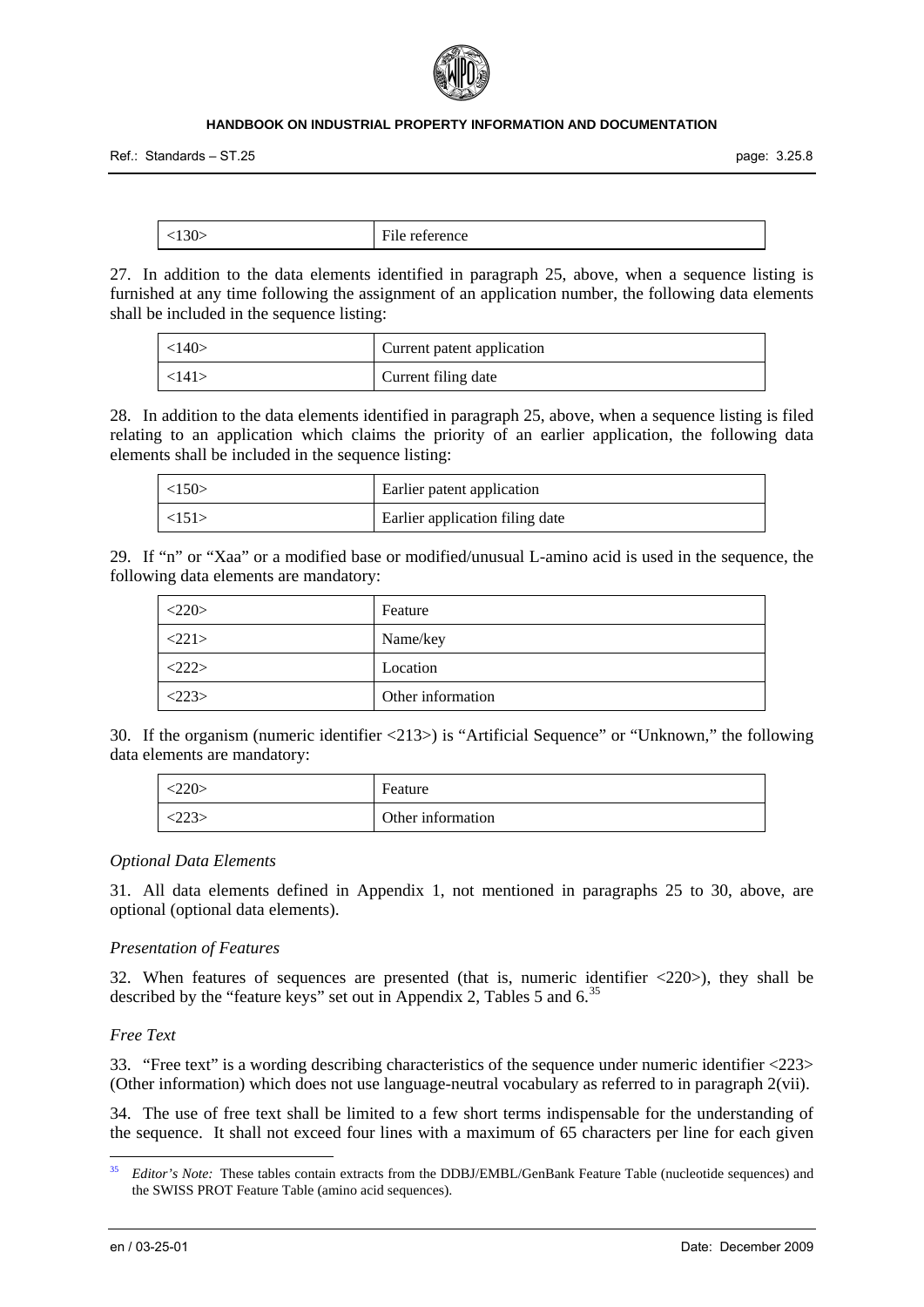

data element, when written in English. Any further information shall be included in the main part of the description in the language thereof.

35. Any free text should preferably be in the English language.

## **REPETITION OF FREE TEXT IN MAIN PART OF DESCRIPTION**

36. Where the sequence listing forming part of the international application contains free text, any such free text shall be repeated in the main part of the description in the language thereof. It is recommended that the free text in the language of the main part of the description be put in a specific section of the description called "Sequence Listing Free Text".

#### **SEQUENCE LISTINGS IN ELECTRONIC FORM**

37. Any sequence listing referred to in paragraph 3 contained in an international application filed in electronic form shall be in an electronic document format and be filed by a means of transmittal that has been specified by the receiving Office for the purposes of filing of international applications in electronic form, provided that any such sequence listing shall preferably be in the electronic document format specified in paragraph 40 and be filed, if possible, by a means of transmittal which has been specified by both the receiving Office and the competent authority.<sup>[36](#page-8-0)</sup>,  $37$ 

-

<span id="page-8-0"></span><sup>36</sup> *Editor's Note:* Where a sequence listing in electronic form complying with this Standard is not available to the competent authority in a form and manner acceptable to it (that is, in particular, where it is not available to it in the electronic document format specified in paragraph 40), the competent authority may invite the applicant to furnish to it such a sequence listing in electronic form (see Rule 13*ter*).

<span id="page-8-1"></span><sup>&</sup>lt;sup>37</sup> *Editor's Note:* Irrespective of the electronic document format of the sequence listing, the spatial relationship (e.g., columns and rows) of the data elements included in the sequence listing and the format of the actual nucleotide and/or amino acid sequences, as specified in this Annex, shall be maintained.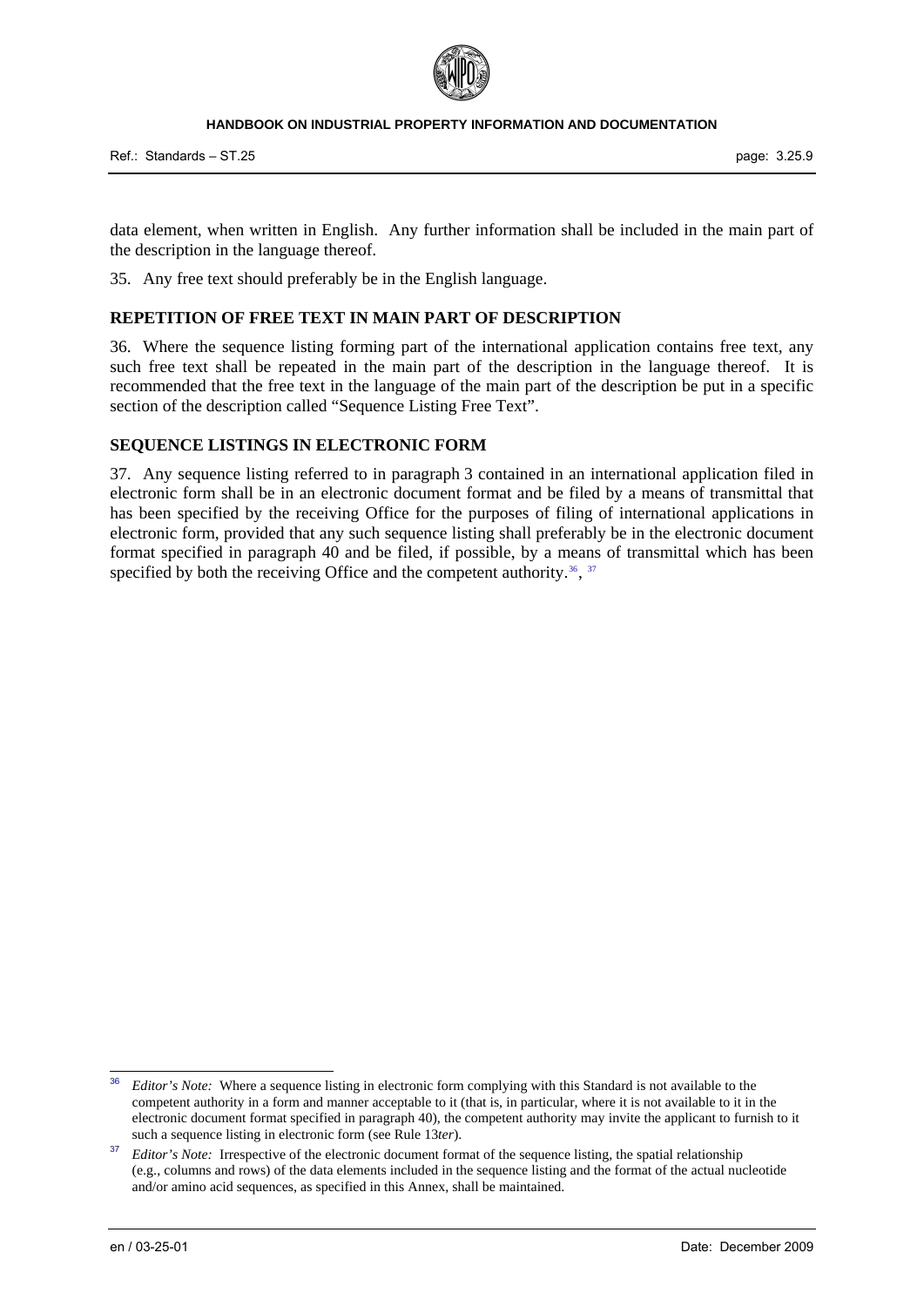

Ref.: Standards – ST.25 page: 3.25.10

38. Any sequence listing in electronic form referred to in paragraph 3*bis* shall be in an electronic document format that has been specified by the receiving Office (in the case of a correction) or by the competent authority (in the case of a rectification or an amendment) for the purposes of filing of international applications in electronic form, provided that any such listing shall preferably be in the electronic document format specified in paragraph 40. Any such listing shall be filed by a means of transmittal which has been specified by the receiving Office or the competent authority, as applicable, for the purposes of this paragraph; if possible, it shall preferably be filed by a means of transmittal which has been specified by both the receiving Office and the competent authority.<sup>[38](#page-9-0)</sup>

39. Any sequence listing in electronic form referred to in paragraphs 4 and 4*bis* furnished for the purposes of the international search or international preliminary examination shall be in the electronic document format specified in paragraph 40 and be filed by a means of transmittal which has been specified by the competent authority for the purposes of this paragraph.

40. For the purposes of the international search and international preliminary examination, any sequence listing in electronic form shall be contained within one electronic file encoded using IBM<sup>[39](#page-9-1)</sup> Code Page 437, IBM Code Page 932<sup>[40](#page-9-2)</sup> or a compatible code page to represent the sequence listing as set out in paragraphs 5 to 36 with no other codes included. A compatible code page, as would be required for, for example, Japanese, Chinese, Cyrillic, Arabic, Greek or Hebrew characters, is one that assigns the Roman alphabet and numerals to the same hexadecimal positions as do the specified code pages.

41. Any sequence listing in the electronic document format specified in paragraph 40 shall preferably be created by dedicated software such as PatentIn.

#### **PROCEDURE BEFORE DESIGNATED AND ELECTED OFFICES**

42. For the purposes of the procedure before a designated or elected Office before which the processing of an international application which contains the disclosure of one or more nucleotide and/or amino acid sequences has started (see Rule 13*ter*.3):

 (i) any reference to the receiving Office or the competent authority shall be construed as a reference to the designated or elected Office concerned;

 (ii) any reference to a sequence listing which is included in the international application by way of a correction under Rule 26, a rectification under Rule 91 or an amendment under Article 34(2)(b) of the description in relation to sequences contained in the application as filed shall be construed to also include any sequence listing included in the application, under the national law applied by the designated or elected Office concerned, by way of a correction (of a formality defect), rectification (of an obvious mistake) or amendment of the description in relation to sequences contained in the application as filed;

<span id="page-9-0"></span><sup>-</sup>38 *Editor's Note:* Where a replacement sequence listing in electronic form including any correction, rectification or amendment is not available to the competent authority in a form and manner acceptable to it (that is, in particular, where it is not available to it in the electronic document format specified in paragraph 40), any such correction, rectification or amendment need only be taken into account by that authority for the purposes of the international search or preliminary examination to the extent that a meaningful search or preliminary examination can be carried out without the replacement sequence listing (see paragraph 4*bis*, above). See also Editor's Note 38, which equally applies to any replacement sequence listing in electronic form referred to in paragraph 3*bis*.

<span id="page-9-1"></span>Editor's Note: IBM is a registered trademark of International Business Machine Corporation, United States of America.<br>Editor's Note: The specified code pages are de facto standards for personal computers.

<span id="page-9-2"></span>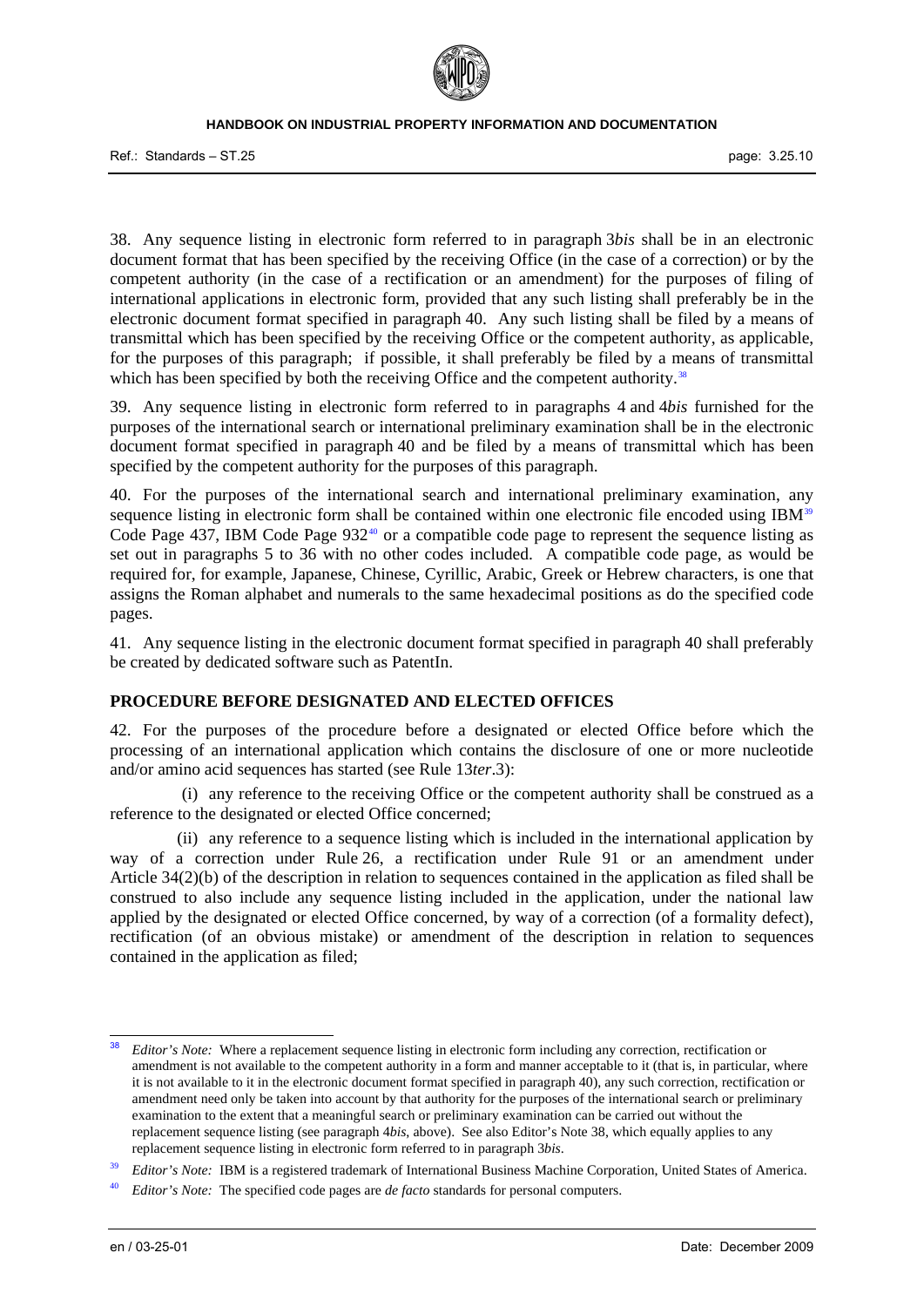

Ref.: Standards – ST.25 page: 3.25.11

 (iii) any reference to a sequence listing furnished for the purposes of international search or international preliminary examination shall be construed to also include any such listing furnished to the designated or elected Office concerned for the purposes of national search or examination by that Office;

 (iv) the designated or elected Office concerned may invite the applicant to furnish to it, within a time limit which shall be reasonable under the circumstances, for the purposes of national search and/or examination, a sequence listing in electronic form complying with this Standard, unless such listing in electronic form is already available to that Office in a form and manner acceptable to it.

#### **Appendices**

*Appendix 1: Numeric Identifiers*

*Appendix 2: Nucleotide and Amino Acid Symbols and Feature Table*

- Table 1: List of Nucleotides
- Table 2: List of Modified Nucleotides
- Table 3: List of Amino Acids
- Table 4: List of Modified and Unusual Amino Acids
- Table 5: List of Feature Keys Related to Nucleotide Sequences
- Table 6: List of Feature Keys Related to Protein Sequences

*Appendix 3: Specimen Sequence Listing*

[Appendices 1 to 3 to Annex C follow]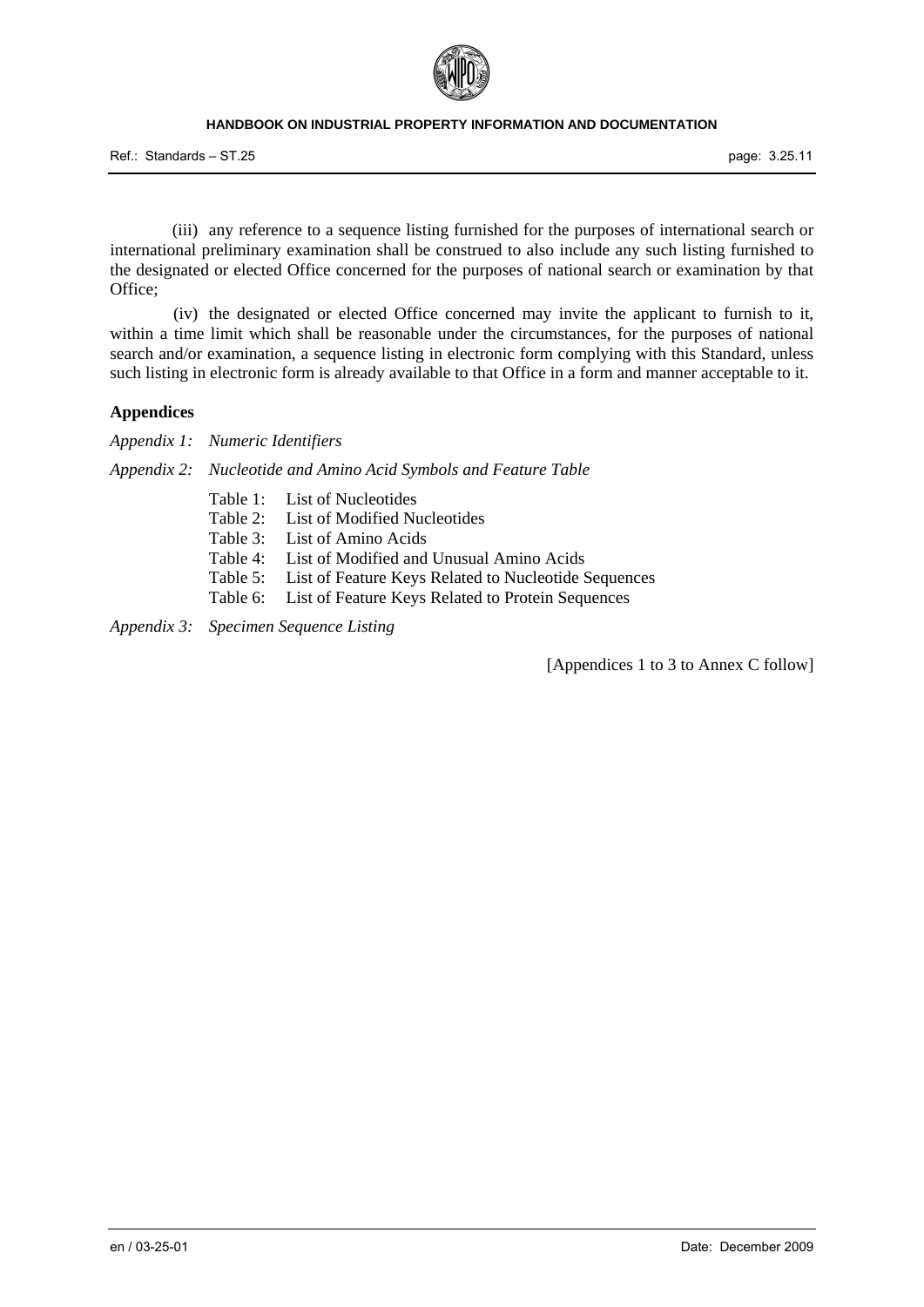

#### **Annex C, Appendix 1 Numeric Identifiers**

 Only numeric identifiers as defined below may be used in sequence listings submitted in applications. The text of the data element headings given below shall not be included in the sequence listings.

 Numeric identifiers of mandatory data elements, that is, data elements which must be included in all sequence listings (see paragraph 25 of this Standard: items 110, 120, 160, 210, 211, 212, 213 and 400) and numeric identifiers of data elements which must be included in circumstances specified in this Standard (see paragraphs 26, 27, 28, 29 and 30 of this Standard: items 130, 140, 141, 150 and 151, and 220 to 223) are marked by the symbol "M."

 Numeric identifiers of optional data elements (see paragraph 31 of this Standard) are marked by the symbol "O."

| <b>Numeric</b><br><b>Identifier</b> | <b>Numeric Identifier</b><br><b>Description</b> | Mandatory (M) or<br>Optional (O)                                               | <b>Comment</b>                                                                                                                                                                                                                                                                                                                                                                                                                            |
|-------------------------------------|-------------------------------------------------|--------------------------------------------------------------------------------|-------------------------------------------------------------------------------------------------------------------------------------------------------------------------------------------------------------------------------------------------------------------------------------------------------------------------------------------------------------------------------------------------------------------------------------------|
| <110>                               | Applicant name                                  | M                                                                              | where the name of the applicant is<br>written in characters other than<br>those of the Latin alphabet, the<br>same shall also be indicated in<br>characters of the Latin alphabet<br>either as a mere transliteration or<br>through translation into English                                                                                                                                                                              |
| <120>                               | Title of invention                              | M                                                                              |                                                                                                                                                                                                                                                                                                                                                                                                                                           |
| <130>                               | File reference                                  | M,<br>in the circumstances<br>specified in<br>paragraph 26 of<br>this Standard | see paragraph 26 of this Standard                                                                                                                                                                                                                                                                                                                                                                                                         |
| <140>                               | Current patent application                      | M,<br>in the circumstances<br>specified in<br>paragraph 27 of<br>this Standard | see paragraph 27 of this Standard;<br>the current patent application shall<br>be identified, in the following<br>order, by the two-letter code<br>indicated in accordance with WIPO<br>Standard ST.3 and the application<br>number (in the format used by the<br>industrial property Office with<br>which the current patent application<br>is filed) or, for an international<br>application, by the international<br>application number |
| <141>                               | Current filing date                             | M.<br>in the circumstances<br>specified in<br>paragraph 27 of<br>this Standard | see paragraph 27 of this Standard;<br>the date shall be indicated in<br>accordance with WIPO Standard<br>ST.2 (CCYY MM DD)                                                                                                                                                                                                                                                                                                                |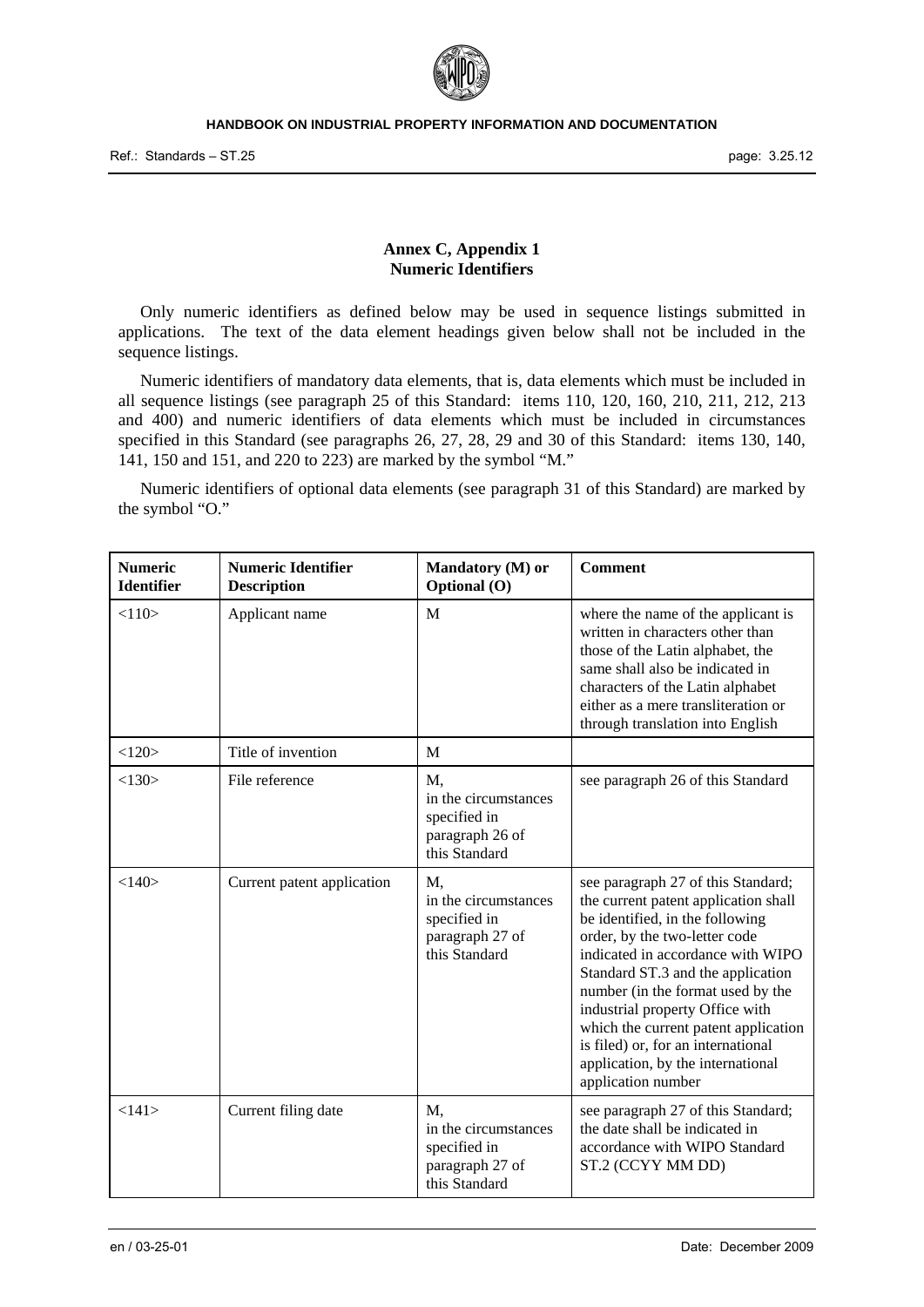

Ref.: Standards – ST.25 page: 3.25.13

| <b>Numeric</b><br><b>Identifier</b> | <b>Numeric Identifier</b><br><b>Description</b> | Mandatory (M) or<br>Optional (O)                                                      | <b>Comment</b>                                                                                                                                                                                                                                                                                                                                                                                                                             |
|-------------------------------------|-------------------------------------------------|---------------------------------------------------------------------------------------|--------------------------------------------------------------------------------------------------------------------------------------------------------------------------------------------------------------------------------------------------------------------------------------------------------------------------------------------------------------------------------------------------------------------------------------------|
| <150>                               | Earlier patent application                      | M,<br>in the circumstances<br>specified in<br>paragraph 28 of<br>this Standard        | see paragraph 28 of this Standard;<br>the earlier patent application shall<br>be identified, in the following<br>order, by the two-letter code<br>indicated in accordance with WIPO<br>Standard ST.3 and the application<br>number (in the format used by the<br>industrial property Office with<br>which the earlier patent application<br>was filed) or, for an international<br>application, by the international<br>application number |
| <151>                               | Earlier application filing<br>date              | M.<br>in the circumstances<br>specified in<br>paragraph 28 of<br>this Standard        | see paragraph 28 of this Standard;<br>the date shall be indicated in<br>accordance with WIPO Standard<br>ST.2 (CCYY MM DD)                                                                                                                                                                                                                                                                                                                 |
| <160>                               | Number of SEQ ID NOs                            | M                                                                                     |                                                                                                                                                                                                                                                                                                                                                                                                                                            |
| <170>                               | Software                                        | $\Omega$                                                                              |                                                                                                                                                                                                                                                                                                                                                                                                                                            |
| <210                                | Information for<br>SEQ ID NO: x                 | M                                                                                     | response shall be an integer<br>representing the SEQ ID NO shown                                                                                                                                                                                                                                                                                                                                                                           |
| <211>                               | Length                                          | M                                                                                     | sequence length expressed in<br>number of base pairs or amino<br>acids                                                                                                                                                                                                                                                                                                                                                                     |
| <212>                               | Type                                            | M                                                                                     | type of molecule sequenced in SEQ<br>ID NO: x, either DNA, RNA or<br>PRT; if a nucleotide sequence<br>contains both DNA and RNA<br>fragments, the value shall be<br>"DNA"; in addition, the combined<br>DNA/RNA molecule shall be<br>further described in the $\langle 220 \rangle$ to<br><223> feature section                                                                                                                            |
| <213>                               | Organism                                        | $\mathbf M$                                                                           | Genus Species (that is, scientific<br>name) or "Artificial Sequence" or<br>"Unknown"                                                                                                                                                                                                                                                                                                                                                       |
| <220>                               | Feature                                         | M,<br>in the circumstances<br>specified in<br>paragraph 29 and 30<br>of this Standard | leave blank; see paragraphs 29 and<br>30 of this Standard; description of<br>points of biological significance in<br>the sequence in SEQ ID NO: x)<br>(may be repeated depending on the<br>number of features indicated)                                                                                                                                                                                                                   |

# *[Annex C, Appendix 1, continued]*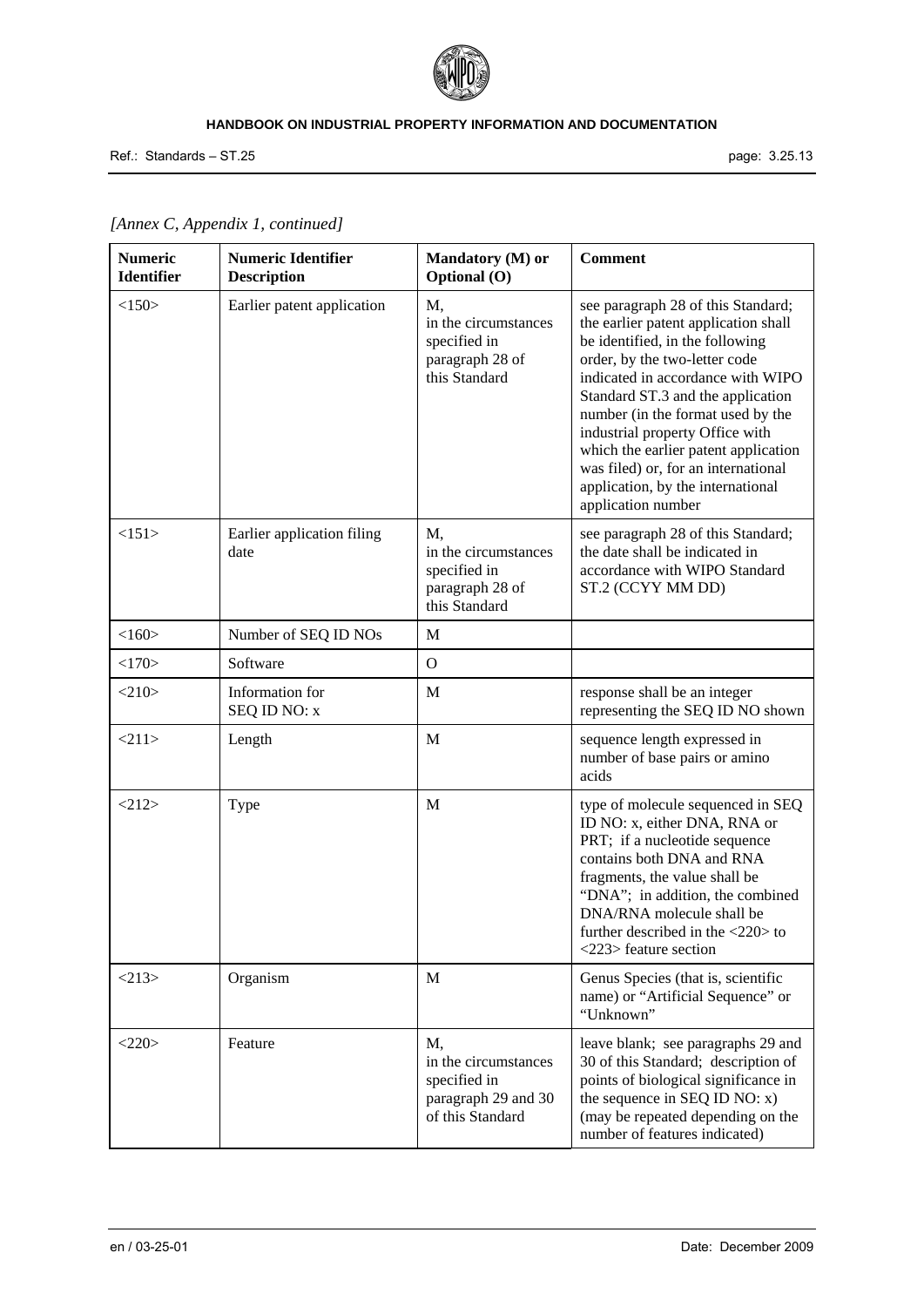

Ref.: Standards – ST.25 page: 3.25.14

| <221>       | Name/key                | M,<br>in the circumstances<br>specified in<br>paragraph 29 of<br>this Standard         | see paragraph 29 of this Standard;<br>only those keys as described in<br>Table 5 or 6 of Appendix 2 shall be<br>used                                                                                                                                                                                                                                                                                                                                                                                                                                    |
|-------------|-------------------------|----------------------------------------------------------------------------------------|---------------------------------------------------------------------------------------------------------------------------------------------------------------------------------------------------------------------------------------------------------------------------------------------------------------------------------------------------------------------------------------------------------------------------------------------------------------------------------------------------------------------------------------------------------|
| <222>       | Location                | M,<br>in the circumstances<br>specified in<br>paragraph 29 of<br>this Standard         | see paragraph 29 of this Standard;<br>from (number of first<br>base/amino acid in the feature)<br>to (number of last base/amino<br>acid in the feature)<br>base pairs (numbers refer to<br>positions of base pairs in a<br>nucleotide sequence)<br>amino acids (numbers refer to<br>positions of amino acid residues<br>in an amino acid sequence)<br>whether feature is located on the<br>complementary strand to that<br>filed in the sequence listing                                                                                                |
| <223>       | Other information:      | M,<br>in the circumstances<br>specified in<br>paragraphs 29 and 30<br>of this Standard | see paragraphs 29 and 30 of this<br>Standard; any other relevant<br>information, using language neutral<br>vocabulary, or free text (preferably<br>in English); any free text is to be<br>repeated in the main part of the<br>description in the language thereof<br>(see paragraph 36 of this Standard);<br>where any modified base or<br>modified/unusual L-amino acid<br>appearing in Appendix 2, Tables 2<br>and 4, is in the sequence, the<br>symbol associated with that base or<br>amino acid from Appendix 2,<br>Tables 2 and 4, should be used |
| $<$ 300 $>$ | Publication information | $\Omega$                                                                               | leave blank; repeat section for each<br>relevant publication                                                                                                                                                                                                                                                                                                                                                                                                                                                                                            |
| $<$ 301>    | Authors                 | $\mathbf O$                                                                            |                                                                                                                                                                                                                                                                                                                                                                                                                                                                                                                                                         |
| $<$ 302>    | Title                   | $\Omega$                                                                               | title of publication                                                                                                                                                                                                                                                                                                                                                                                                                                                                                                                                    |
| $<$ 303>    | Journal                 | $\Omega$                                                                               | journal name in which data<br>published                                                                                                                                                                                                                                                                                                                                                                                                                                                                                                                 |
| $<$ 304 $>$ | Volume                  | $\Omega$                                                                               | journal volume in which data<br>published                                                                                                                                                                                                                                                                                                                                                                                                                                                                                                               |
| $<$ 305>    | Issue                   | $\Omega$                                                                               | journal issue number in which data<br>published                                                                                                                                                                                                                                                                                                                                                                                                                                                                                                         |
| $<$ 306>    | Pages                   | $\Omega$                                                                               | journal page numbers on which<br>data published                                                                                                                                                                                                                                                                                                                                                                                                                                                                                                         |

# *[Annex C, Appendix 1, continued]*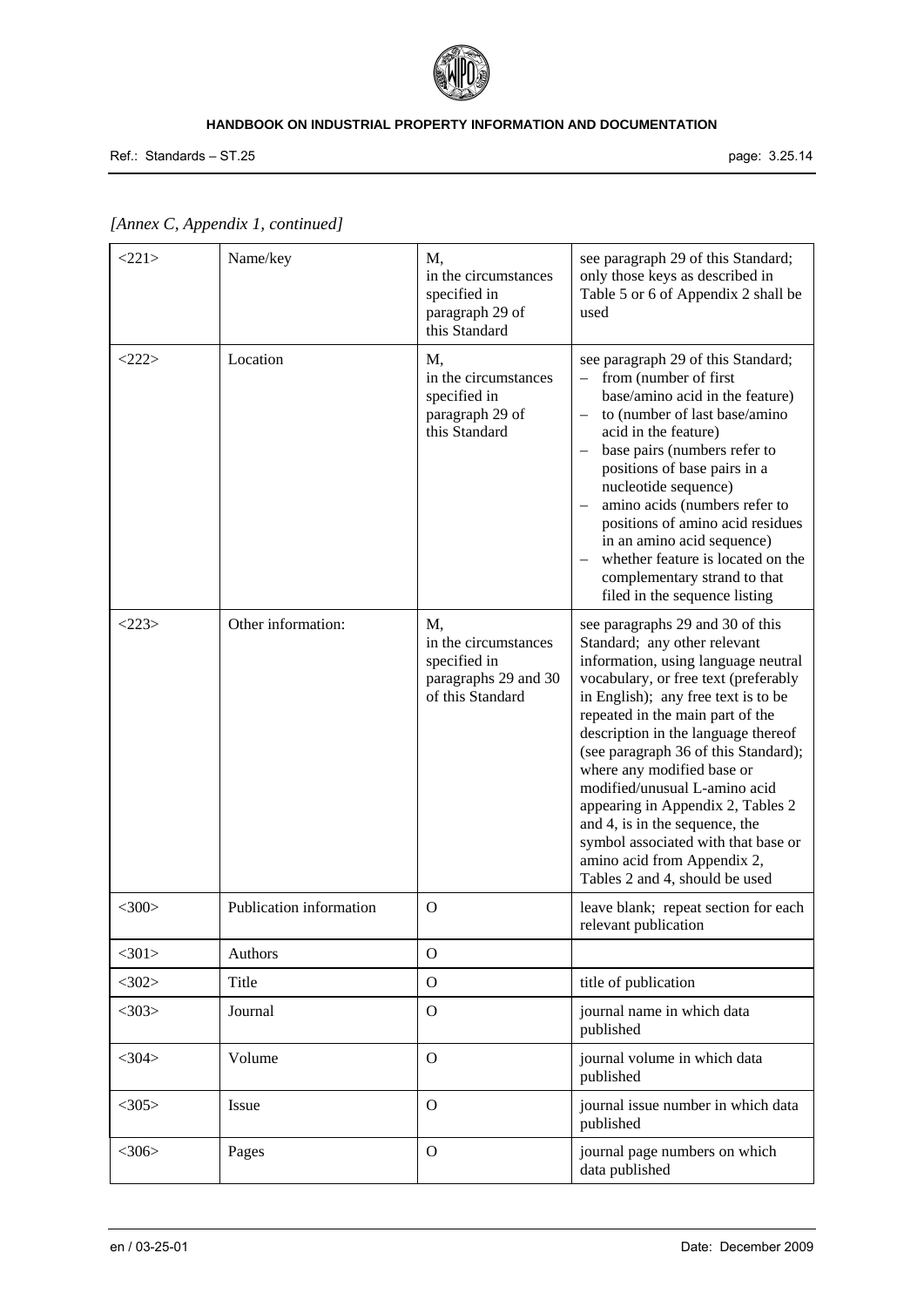

Ref.: Standards – ST.25 page: 3.25.15

| $<$ 307>    | Date                                          | $\overline{O}$ | journal date on which data<br>published; if possible, the date<br>shall be indicated in accordance<br>with WIPO Standard ST.2 (CCYY<br>MM DD)                                                                                                                                                                                                                        |
|-------------|-----------------------------------------------|----------------|----------------------------------------------------------------------------------------------------------------------------------------------------------------------------------------------------------------------------------------------------------------------------------------------------------------------------------------------------------------------|
| $<$ 308>    | Database accession number                     | $\mathbf O$    | accession number assigned by<br>database including database name                                                                                                                                                                                                                                                                                                     |
| $<$ 309>    | Database entry date                           | $\mathbf O$    | date of entry in database; the date<br>shall be indicated in accordance<br>with WIPO Standard ST.2 (CCYY<br>MM DD)                                                                                                                                                                                                                                                   |
| $<$ 310 $>$ | Document number                               | $\mathbf O$    | document number, for patent type<br>citations only; the full document<br>shall specify, in the following<br>order, the two-letter code indicated<br>in accordance with WIPO Standard<br>ST.3, the publication number<br>indicated in accordance with WIPO<br>Standard ST.6, and the kind-of-<br>document code indicated in<br>accordance with WIPO Standard<br>ST.16 |
| <311>       | Filing date                                   | $\Omega$       | document filing date, for patent-<br>type citations only; the date shall<br>be indicated in accordance with<br>WIPO Standard ST.2 (CCYY MM<br>DD)                                                                                                                                                                                                                    |
| <312>       | Publication date                              | $\Omega$       | document publication date; for<br>patent-type citations only; the date<br>shall be indicated in accordance<br>with WIPO Standard ST.2 (CCYY<br>MM DD)                                                                                                                                                                                                                |
| $<$ 313>    | Relevant residues in<br>SEQ ID NO: x: from to | $\Omega$       |                                                                                                                                                                                                                                                                                                                                                                      |
| $<$ 400>    | Sequence                                      | $\mathbf{M}$   | SEQ ID NO: x should follow the<br>numeric identifier and should<br>appear on the line preceding the<br>sequence (see Appendix 3)                                                                                                                                                                                                                                     |

# *[Annex C, Appendix 1, continued]*

[Annex C, Appendix 2, follows]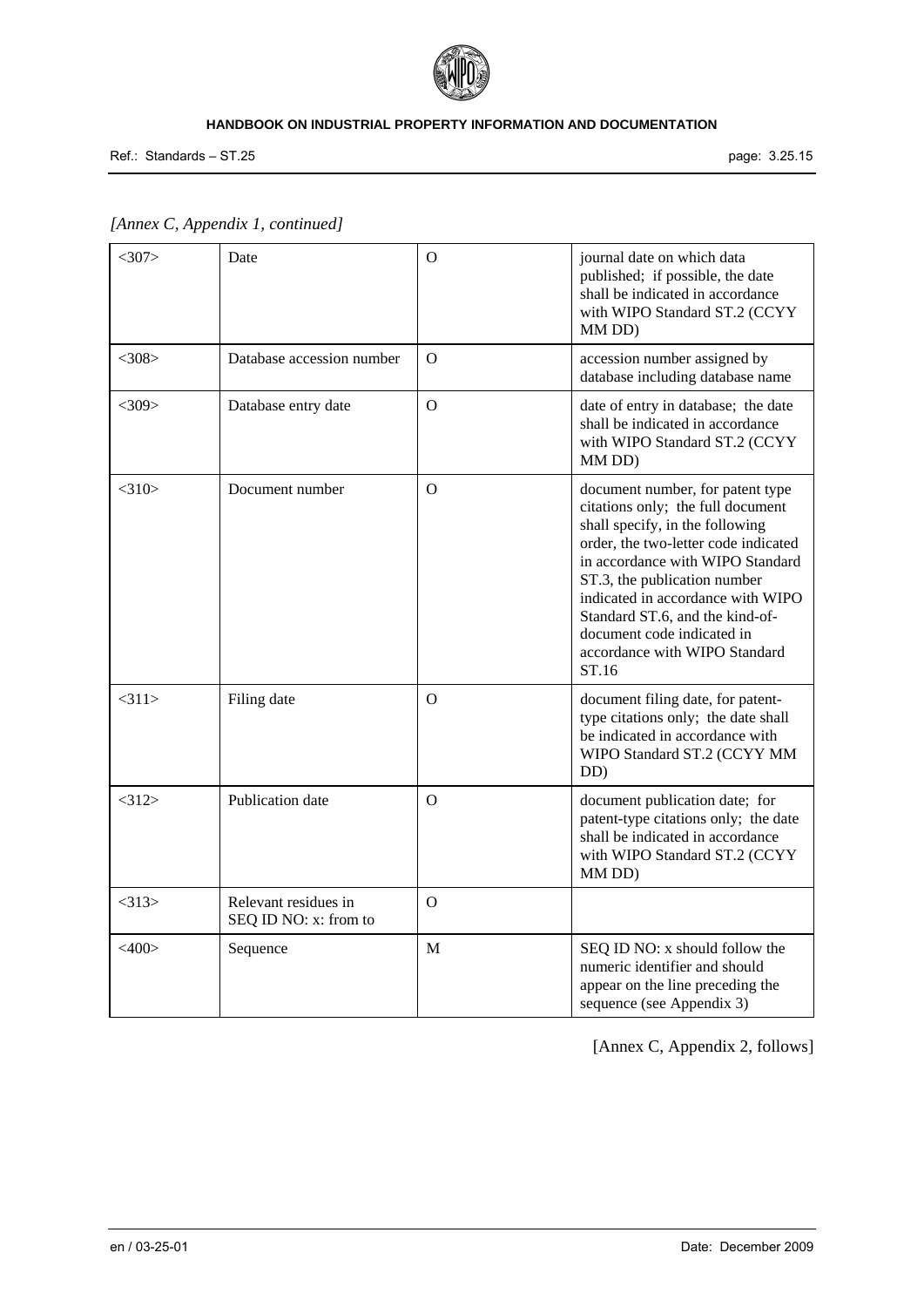

# **Annex C, Appendix 2 Nucleotide and Amino Acid Symbols and Feature Table**

# **Table 1: List of Nucleotides**

| <b>Symbol</b>                                                                                                                                                                                                                                                                                                                                                                                                                  | <b>Meaning</b>                           | Origin of designation           |
|--------------------------------------------------------------------------------------------------------------------------------------------------------------------------------------------------------------------------------------------------------------------------------------------------------------------------------------------------------------------------------------------------------------------------------|------------------------------------------|---------------------------------|
| a                                                                                                                                                                                                                                                                                                                                                                                                                              | $\rm{a}$                                 | adenine                         |
| $\mathbf{g}% _{T}=\mathbf{g}_{T}=\mathbf{g}_{T}=\mathbf{g}_{T}=\mathbf{g}_{T}=\mathbf{g}_{T}=\mathbf{g}_{T}=\mathbf{g}_{T}=\mathbf{g}_{T}=\mathbf{g}_{T}=\mathbf{g}_{T}=\mathbf{g}_{T}=\mathbf{g}_{T}=\mathbf{g}_{T}=\mathbf{g}_{T}=\mathbf{g}_{T}=\mathbf{g}_{T}=\mathbf{g}_{T}=\mathbf{g}_{T}=\mathbf{g}_{T}=\mathbf{g}_{T}=\mathbf{g}_{T}=\mathbf{g}_{T}=\mathbf{g}_{T}=\mathbf{g}_{T}=\mathbf{g}_{T}=\mathbf{g}_{T}=\math$ | $\mathbf{g}% _{0}$                       | guanine                         |
| $\mathbf c$                                                                                                                                                                                                                                                                                                                                                                                                                    | $\mathbf c$                              | cy to sine                      |
| t                                                                                                                                                                                                                                                                                                                                                                                                                              | t                                        | thymine                         |
| u                                                                                                                                                                                                                                                                                                                                                                                                                              | $\mathbf u$                              | uracil                          |
| $\mathbf r$                                                                                                                                                                                                                                                                                                                                                                                                                    | g or a                                   | purine                          |
| $\mathbf y$                                                                                                                                                                                                                                                                                                                                                                                                                    | $t/u$ or $c$                             | pyrimidine                      |
| m                                                                                                                                                                                                                                                                                                                                                                                                                              | a or c                                   | amino                           |
| k                                                                                                                                                                                                                                                                                                                                                                                                                              | g or t/u                                 | keto                            |
| ${\bf S}$                                                                                                                                                                                                                                                                                                                                                                                                                      | g or c                                   | strong interactions<br>3H-bonds |
| W                                                                                                                                                                                                                                                                                                                                                                                                                              | a or t/u                                 | weak interactions<br>2H-bonds   |
| $\mathbf b$                                                                                                                                                                                                                                                                                                                                                                                                                    | g or c<br>or $t/u$                       | not a                           |
| $\rm d$                                                                                                                                                                                                                                                                                                                                                                                                                        | a or g<br>or $t/u$                       | not c                           |
| $\boldsymbol{\text{h}}$                                                                                                                                                                                                                                                                                                                                                                                                        | a or c<br>or $t/u$                       | not g                           |
| $\mathbf{V}$                                                                                                                                                                                                                                                                                                                                                                                                                   | a or g<br>or c                           | not t, not u                    |
| n                                                                                                                                                                                                                                                                                                                                                                                                                              | a or g or c<br>or t/u, unknown, or other | any                             |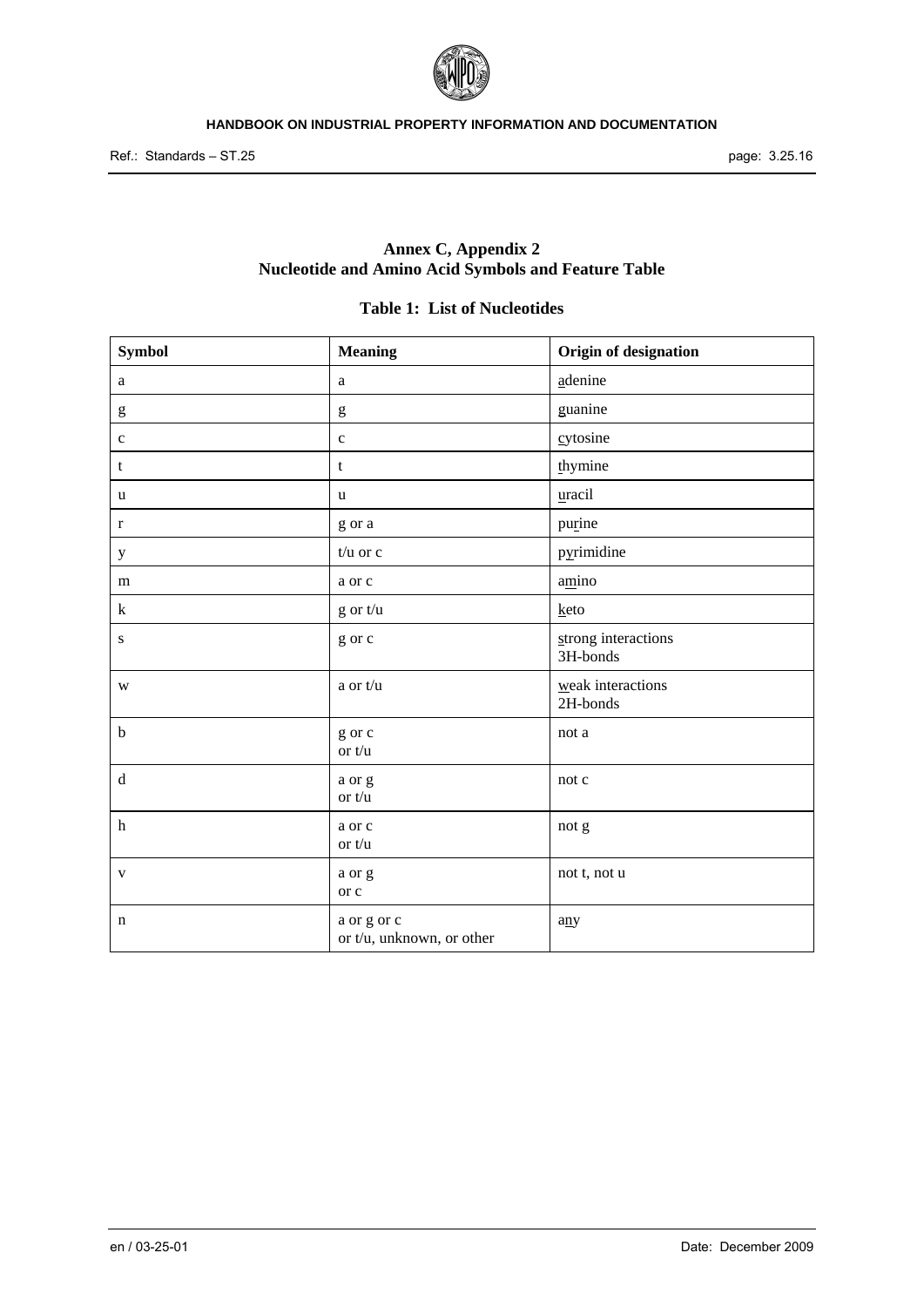

# *[Annex C, Appendix 2, continued]*

| <b>Symbol</b>   | <b>Meaning</b>                                                         |
|-----------------|------------------------------------------------------------------------|
| ac4c            | 4-acetylcytidine                                                       |
| chm5u           | 5-(carboxyhydroxymethyl)uridine                                        |
| cm              | 2'-O-methylcytidine                                                    |
| cmnm5s2u        | 5-carboxymethylaminomethyl-2-thiouridine                               |
| cmnm5u          | 5-carboxymethylaminomethyluridine                                      |
| d               | dihydrouridine                                                         |
| fm              | 2'-O-methylpseudouridine                                               |
| gal q           | beta, D-galactosylqueuosine                                            |
| gm              | 2'-O-methylguanosine                                                   |
| $\mathbf{i}$    | inosine                                                                |
| i6a             | N6-isopentenyladenosine                                                |
| mla             | 1-methyladenosine                                                      |
| mlf             | 1-methylpseudouridine                                                  |
| mlg             | 1-methylguanosine                                                      |
| mli             | 1-methylinosine                                                        |
| m22g            | 2,2-dimethylguanosine                                                  |
| m <sub>2a</sub> | 2-methyladenosine                                                      |
| m2g             | 2-methylguanosine                                                      |
| m3c             | 3-methylcytidine                                                       |
| m <sub>5c</sub> | 5-methylcytidine                                                       |
| m6a             | N6-methyladenosine                                                     |
| m7g             | 7-methylguanosine                                                      |
| mam5u           | 5-methylaminomethyluridine                                             |
| mam5s2u         | 5-methoxyaminomethyl-2-thiouridine                                     |
| man q           | beta, D-mannosylqueuosine                                              |
| mcm5s2u         | 5-methoxycarbonylmethyl-2-thiouridine                                  |
| mcm5u           | 5-methoxycarbonylmethyluridine                                         |
| mo5u            | 5-methoxyuridine                                                       |
| ms2i6a          | 2-methylthio-N6-isopentenyladenosine                                   |
| ms2t6a          | N-((9-beta-D-ribofuranosyl-2-methylthiopurine-6-yl)carbamoyl)threonine |

# **Table 2: List of Modified Nucleotides**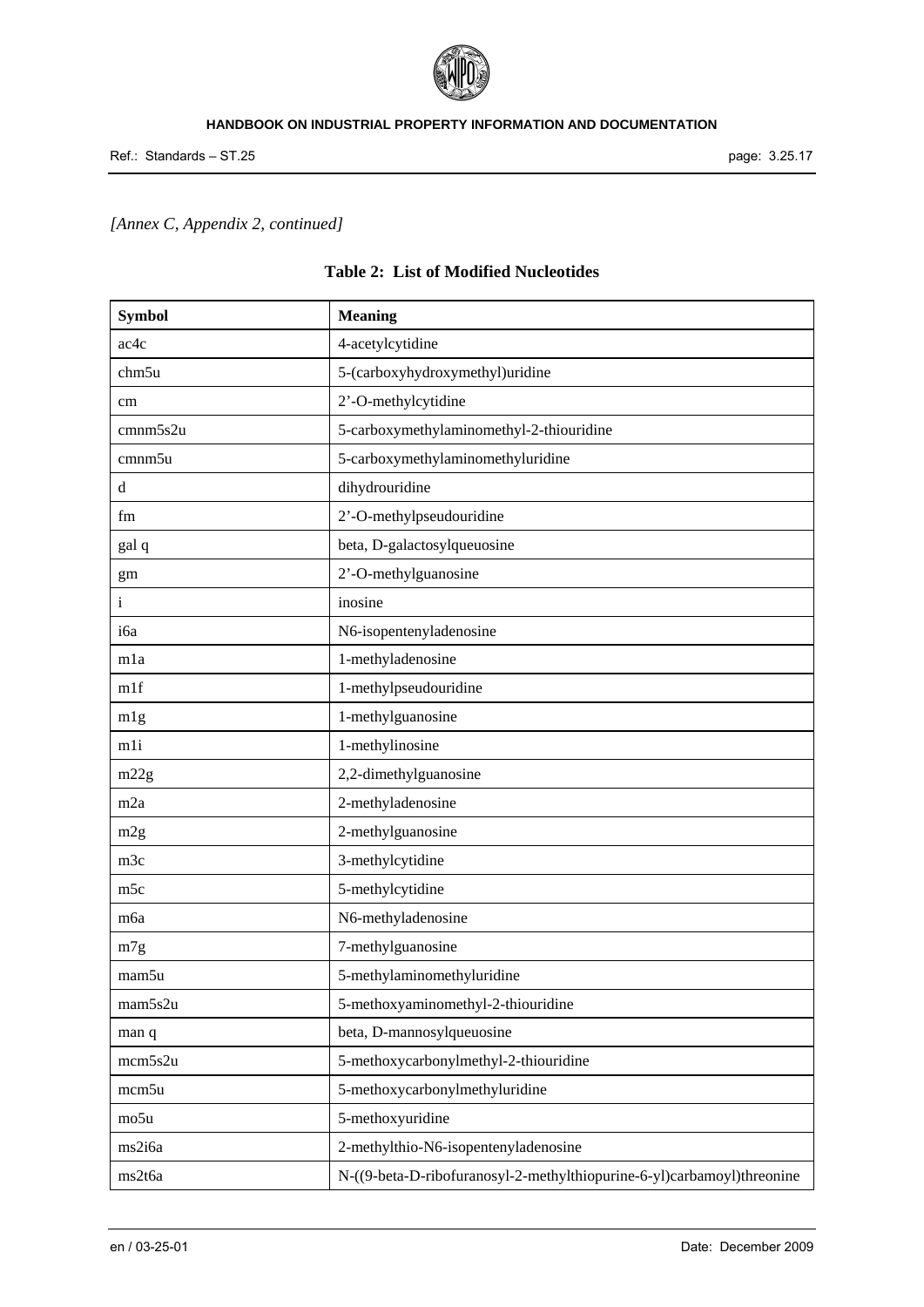

Ref.: Standards – ST.25 page: 3.25.18

| <b>Symbol</b>    | <b>Meaning</b>                                                    |
|------------------|-------------------------------------------------------------------|
| mt <sub>6a</sub> | N-((9-beta-D-ribofuranosylpurine-6-yl)N-methylcarbamoyl)threonine |
| my               | uridine-5-oxyacetic acid-methylester                              |
| o5u              | uridine-5-oxyacetic acid                                          |
| osyw             | wybutoxosine                                                      |
| p                | pseudouridine                                                     |
| q                | queuosine                                                         |
| s2c              | 2-thiocytidine                                                    |
| s2t              | 5-methyl-2-thiouridine                                            |
| s2u              | 2-thiouridine                                                     |
| s4u              | 4-thiouridine                                                     |
| t                | 5-methyluridine                                                   |
| tбa              | N-((9-beta-D-ribofuranosylpurine-6-yl)-carbamoyl)threonine        |
| tm               | 2'-O-methyl-5-methyluridine                                       |
| um               | 2'-O-methyluridine                                                |
| yw               | wybutosine                                                        |
| X                | 3-(3-amino-3-carboxy-propyl)uridine, (acp3)u                      |

# *[Annex C, Appendix 2, continued]*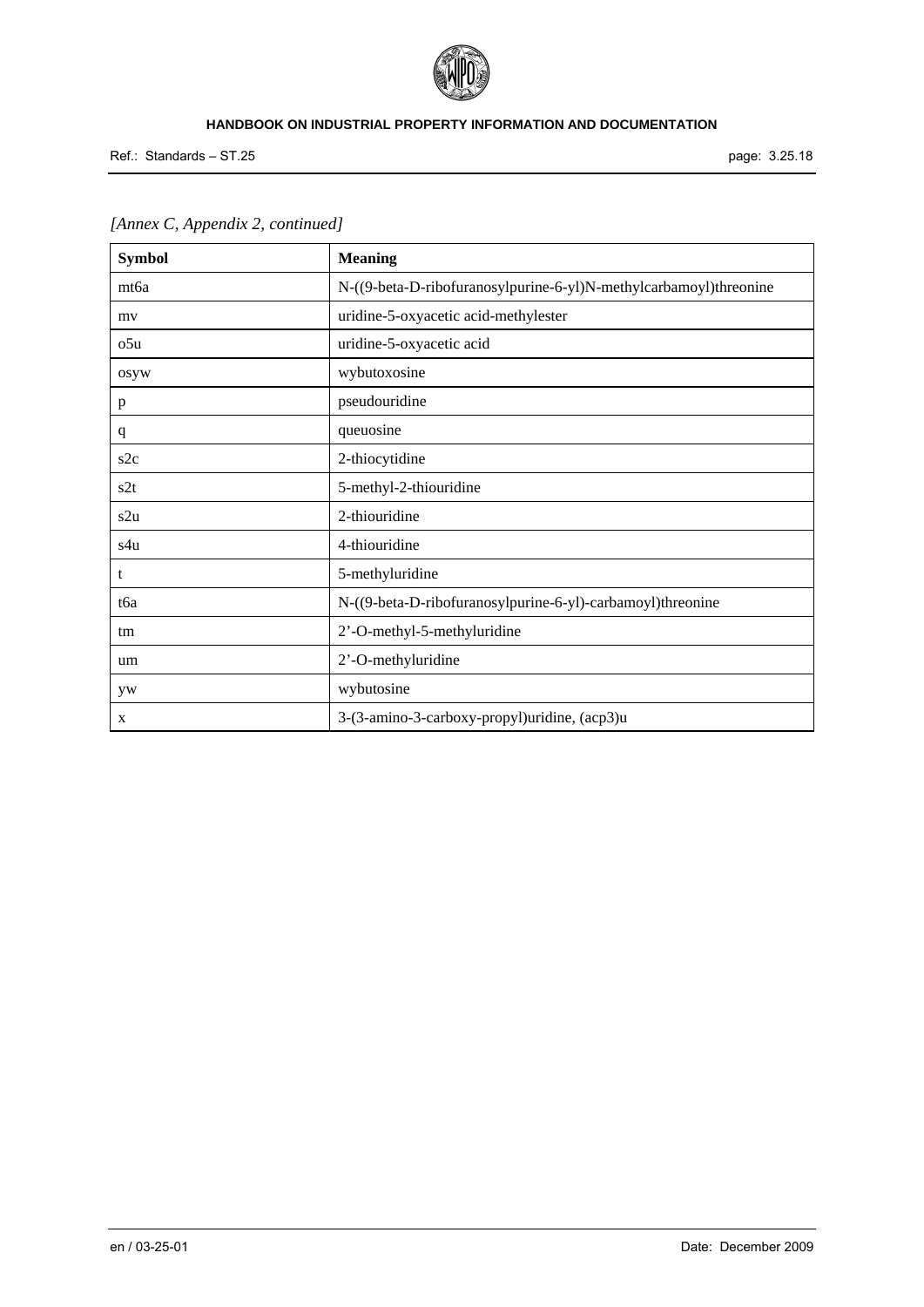

# *[Annex C, Appendix 2, continued]*

| <b>Table 3: List of Amino Acids</b> |  |  |  |  |
|-------------------------------------|--|--|--|--|
|-------------------------------------|--|--|--|--|

| <b>Symbol</b> | <b>Meaning</b>   |
|---------------|------------------|
| Ala           | Alanine          |
| Cys           | Cysteine         |
| Asp           | Aspartic Acid    |
| Glu           | Glutamic Acid    |
| Phe           | Phenylalanine    |
| Gly           | Glycine          |
| His           | Histidine        |
| $\rm He$      | Isoleucine       |
| Lys           | Lysine           |
| Leu           | Leucine          |
| Met           | Methionine       |
| Asn           | Asparagine       |
| Pro           | Proline          |
| Gln           | Glutamine        |
| Arg           | Arginine         |
| Ser           | Serine           |
| Thr           | Threonine        |
| Val           | Valine           |
| Trp           | Tryptophan       |
| Tyr           | Tyrosine         |
| Asx           | Asp or Asn       |
| Glx           | Glu or Gln       |
| Xaa           | unknown or other |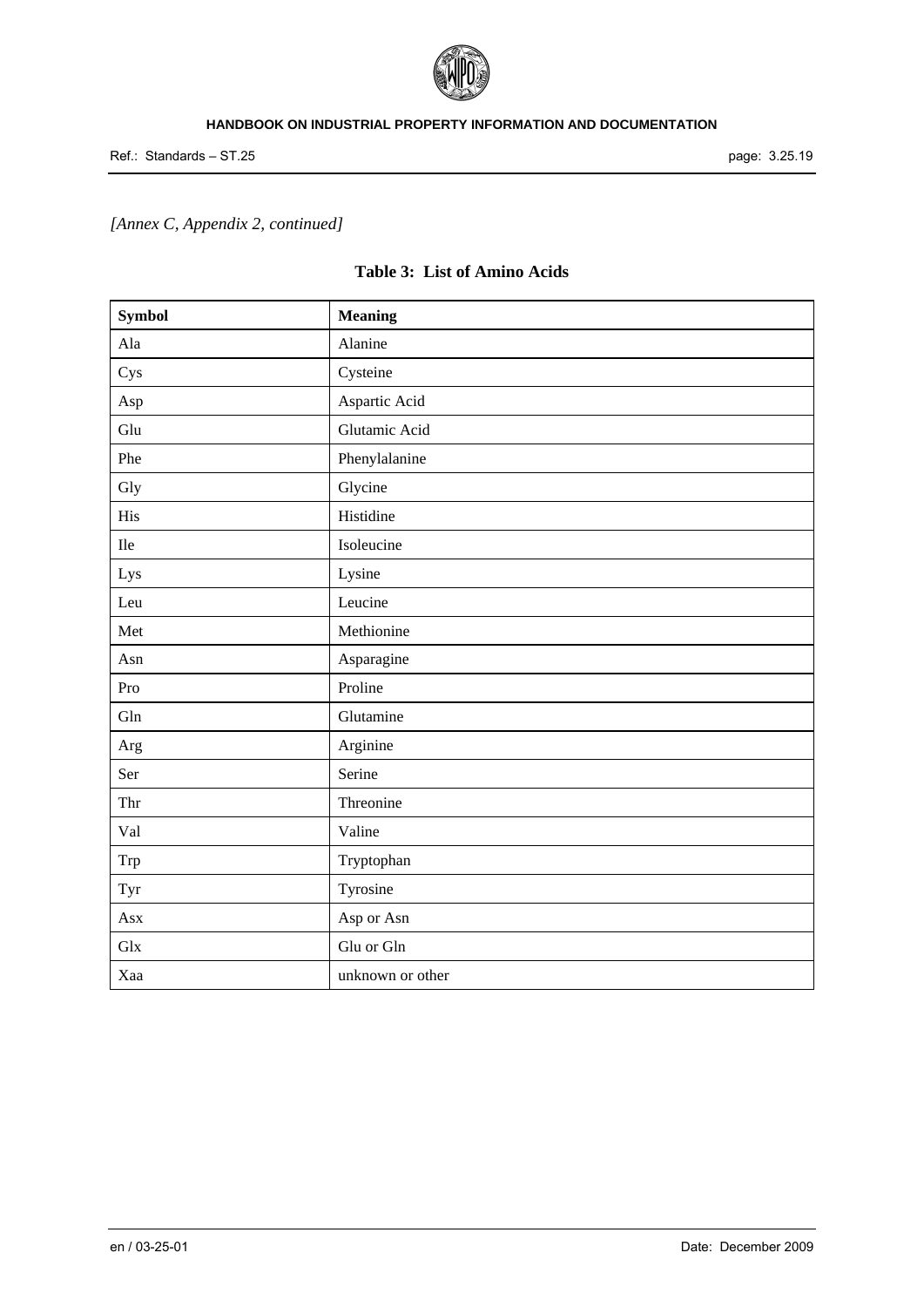

# *[Annex C, Appendix 2, continued]*

| <b>Symbol</b> | <b>Meaning</b>                         |
|---------------|----------------------------------------|
| Aad           | 2-Aminoadipic acid                     |
| bAad          | 3-Aminoadipic acid                     |
| bAla          | beta-Alanine, beta-Aminopropionic acid |
| Abu           | 2-Aminobutyric acid                    |
| 4Abu          | 4-Aminobutyric acid, piperidinic acid  |
| Acp           | 6-Aminocaproic acid                    |
| Ahe           | 2-Aminoheptanoic acid                  |
| Aib           | 2-Aminoisobutyric acid                 |
| bAib          | 3-Aminoisobutyric acid                 |
| Apm           | 2-Aminopimelic acid                    |
| Dbu           | 2,4 Diaminobutyric acid                |
| Des           | Desmosine                              |
| Dpm           | 2,2'-Diaminopimelic acid               |
| Dpr           | 2,3-Diaminopropionic acid              |
| EtGly         | N-Ethylglycine                         |
| EtAsn         | N-Ethylasparagine                      |
| Hyl           | Hydroxylysine                          |
| aHyl          | allo-Hydroxylysine                     |
| 3Hyp          | 3-Hydroxyproline                       |
| 4Hyp          | 4-Hydroxyproline                       |
| Ide           | Isodesmosine                           |
| aIle          | allo-Isoleucine                        |
| MeGly         | N-Methylglycine, sarcosine             |
| MeIle         | N-Methylisoleucine                     |
| MeLys         | 6-N-Methyllysine                       |
| MeVal         | N-Methylvaline                         |
| Nva           | Norvaline                              |
| Nle           | Norleucine                             |
| Orn           | Ornithine                              |

# **Table 4: List of Modified and Unusual Amino Acids**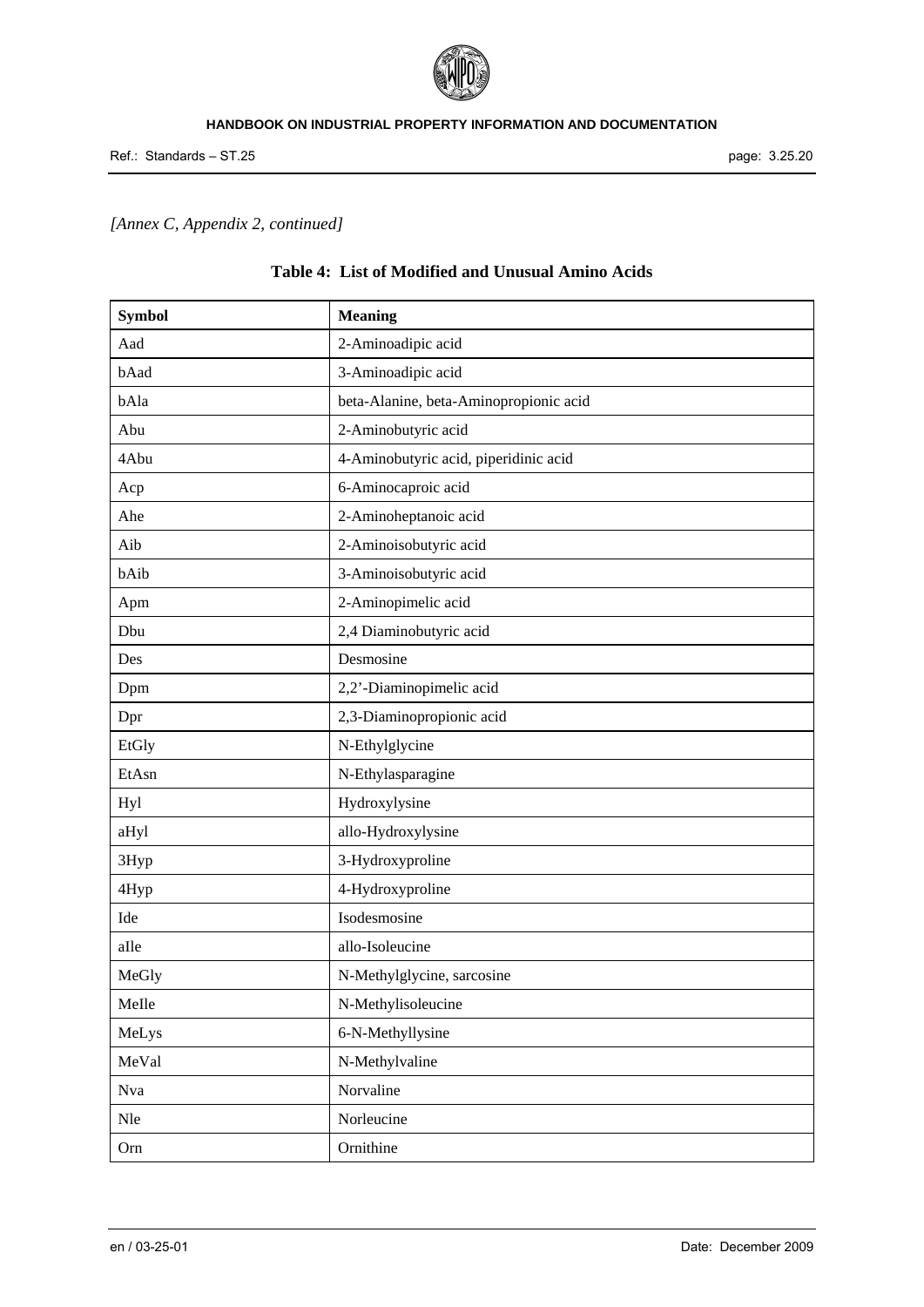

# *[Annex C, Appendix 2, continued]*

# **Table 5: List of Feature Keys Related to Nucleotide Sequences**

| <b>Key</b>            | <b>Description</b>                                                                                                                                                                                                                                                                                                                                  |
|-----------------------|-----------------------------------------------------------------------------------------------------------------------------------------------------------------------------------------------------------------------------------------------------------------------------------------------------------------------------------------------------|
| allele                | a related individual or strain contains stable, alternative forms of the same gene<br>which differs from the presented sequence at this location (and perhaps others)                                                                                                                                                                               |
| attenuator            | (1) region of DNA at which regulation of termination of transcription occurs,<br>which controls the expression of some bacterial operons;<br>(2) sequence segment located between the promoter and the first structural gene<br>that causes partial termination of transcription                                                                    |
| $C$ <sub>region</sub> | constant region of immunoglobulin light and heavy chains, and T-cell receptor<br>alpha, beta, and gamma chains; includes one or more exons depending on the<br>particular chain                                                                                                                                                                     |
| CAAT_signal           | CAAT box; part of a conserved sequence located about 75 bp up-stream of the<br>start point of eukaryotic transcription units which may be involved in RNA<br>polymerase binding; consensus=GG (C or T) CAATCT                                                                                                                                       |
| <b>CDS</b>            | coding sequence; sequence of nucleotides that corresponds with the sequence of<br>amino acids in a protein (location includes stop codon); feature includes amino<br>acid conceptual translation                                                                                                                                                    |
| conflict              | independent determinations of the "same" sequence differ at this site or region                                                                                                                                                                                                                                                                     |
| D-loop                | displacement loop; a region within mitochondrial DNA in which a short stretch<br>of RNA is paired with one strand of DNA, displacing the original partner DNA<br>strand in this region; also used to describe the displacement of a region of one<br>strand of duplex DNA by a single stranded invader in the reaction catalyzed by<br>RecA protein |
| D-segment             | diversity segment of immunoglobulin heavy chain, and T-cell receptor beta chain                                                                                                                                                                                                                                                                     |
| enhancer              | a cis-acting sequence that increases the utilization of (some) eukaryotic<br>promoters, and can function in either orientation and in any location (upstream or<br>downstream) relative to the promoter                                                                                                                                             |
| exon                  | region of genome that codes for portion of spliced mRNA; may contain 5'UTR,<br>all CDSs, and 3'UTR                                                                                                                                                                                                                                                  |
| GC_signal             | GC box; a conserved GC-rich region located upstream of the start point of<br>eukaryotic transcription units which may occur in multiple copies or in either<br>orientation; consensus=GGGCGG                                                                                                                                                        |
| gene                  | region of biological interest identified as a gene and for which a name has been<br>assigned                                                                                                                                                                                                                                                        |
| iDNA                  | intervening DNA; DNA which is eliminated through any of several kinds of<br>recombination                                                                                                                                                                                                                                                           |
| intron                | a segment of DNA that is transcribed, but removed from within the transcript by<br>splicing together the sequences (exons) on either side of it                                                                                                                                                                                                     |
| J_segment             | joining segment of immunoglobulin light and heavy chains, and T-cell receptor<br>alpha, beta, and gamma chains                                                                                                                                                                                                                                      |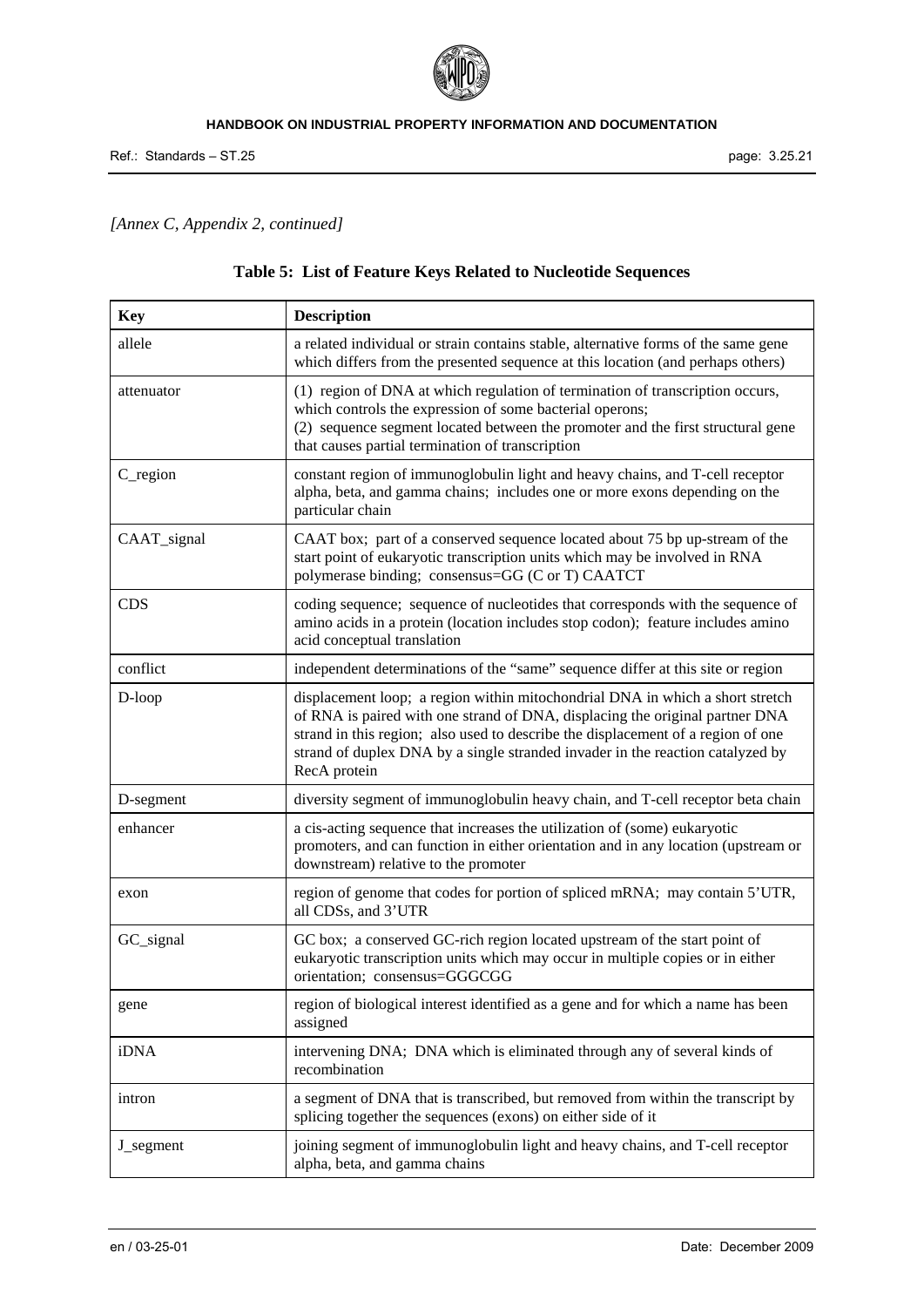

Ref.: Standards – ST.25 page: 3.25.22

| <b>Key</b>      | <b>Description</b>                                                                                                                                                                                                                                                                     |
|-----------------|----------------------------------------------------------------------------------------------------------------------------------------------------------------------------------------------------------------------------------------------------------------------------------------|
| <b>LTR</b>      | long terminal repeat, a sequence directly repeated at both ends of a defined<br>sequence, of the sort typically found in retroviruses                                                                                                                                                  |
| mat_peptide     | mature peptide or protein coding sequence; coding sequence for the mature or<br>final peptide or protein product following post-translational modification; the<br>location does not include the stop codon (unlike the corresponding CDS)                                             |
| misc_binding    | site in nucleic acid which covalently or non-covalently binds another moiety that<br>cannot be described by any other Binding key (primer_bind or protein_bind)                                                                                                                        |
| misc_difference | feature sequence is different from that presented in the entry and cannot be<br>described by any other Difference key (conflict, unsure, old_sequence, mutation,<br>variation, allele, or modified_base)                                                                               |
| misc_feature    | region of biological interest which cannot be described by any other feature key;<br>a new or rare feature                                                                                                                                                                             |
| misc_recomb     | site of any generalized, site-specific or replicative recombination event where<br>there is a breakage and reunion of duplex DNA that cannot be described by other<br>recombination keys (iDNA and virion) or qualifiers of source key (/insertion_seq,<br>/transposon, /proviral)     |
| misc_RNA        | any transcript or RNA product that cannot be defined by other RNA keys<br>(prim_transcript, precursor_RNA, mRNA, 5'clip, 3'clip, 5'UTR, 3'UTR, exon,<br>CDS, sig_peptide, transit_peptide, mat_peptide, intron, polyA_site, rRNA, tRNA,<br>scRNA, and snRNA)                           |
| misc_signal     | any region containing a signal controlling or altering gene function or expression<br>that cannot be described by other Signal keys (promoter, CAAT_signal,<br>TATA_signal, -35_signal, -10_signal, GC_signal, RBS, polyA_signal, enhancer,<br>attenuator, terminator, and rep_origin) |
| misc_structure  | any secondary or tertiary structure or conformation that cannot be described by<br>other Structure keys (stem_loop and D-loop)                                                                                                                                                         |
| modified_base   | the indicated nucleotide is a modified nucleotide and should be substituted for by<br>the indicated molecule (given in the mod_base qualifier value)                                                                                                                                   |
| mRNA            | messenger RNA; includes 5' untranslated region (5'UTR), coding sequences<br>(CDS, exon) and 3' untranslated region (3'UTR)                                                                                                                                                             |
| mutation        | a related strain has an abrupt, inheritable change in the sequence at this location                                                                                                                                                                                                    |
| N_region        | extra nucleotides inserted between rearranged immunoglobulin segments                                                                                                                                                                                                                  |
| old_sequence    | the presented sequence revises a previous version of the sequence at this location                                                                                                                                                                                                     |
| polyA_signal    | recognition region necessary for endonuclease cleavage of an RNA transcript that<br>is followed by polyadenylation; consensus=AATAAA                                                                                                                                                   |
| polyA_site      | site on an RNA transcript to which will be added adenine residues by post-<br>transcriptional polyadenylation                                                                                                                                                                          |
| precursor_RNA   | any RNA species that is not yet the mature RNA product; may include 5' clipped<br>region (5'clip), 5' untranslated region (5'UTR), coding sequences (CDS, exon),<br>intervening sequences (intron), 3' untranslated region (3'UTR), and 3' clipped<br>region (3'clip)                  |

# *[Annex C, Appendix 2, continued]*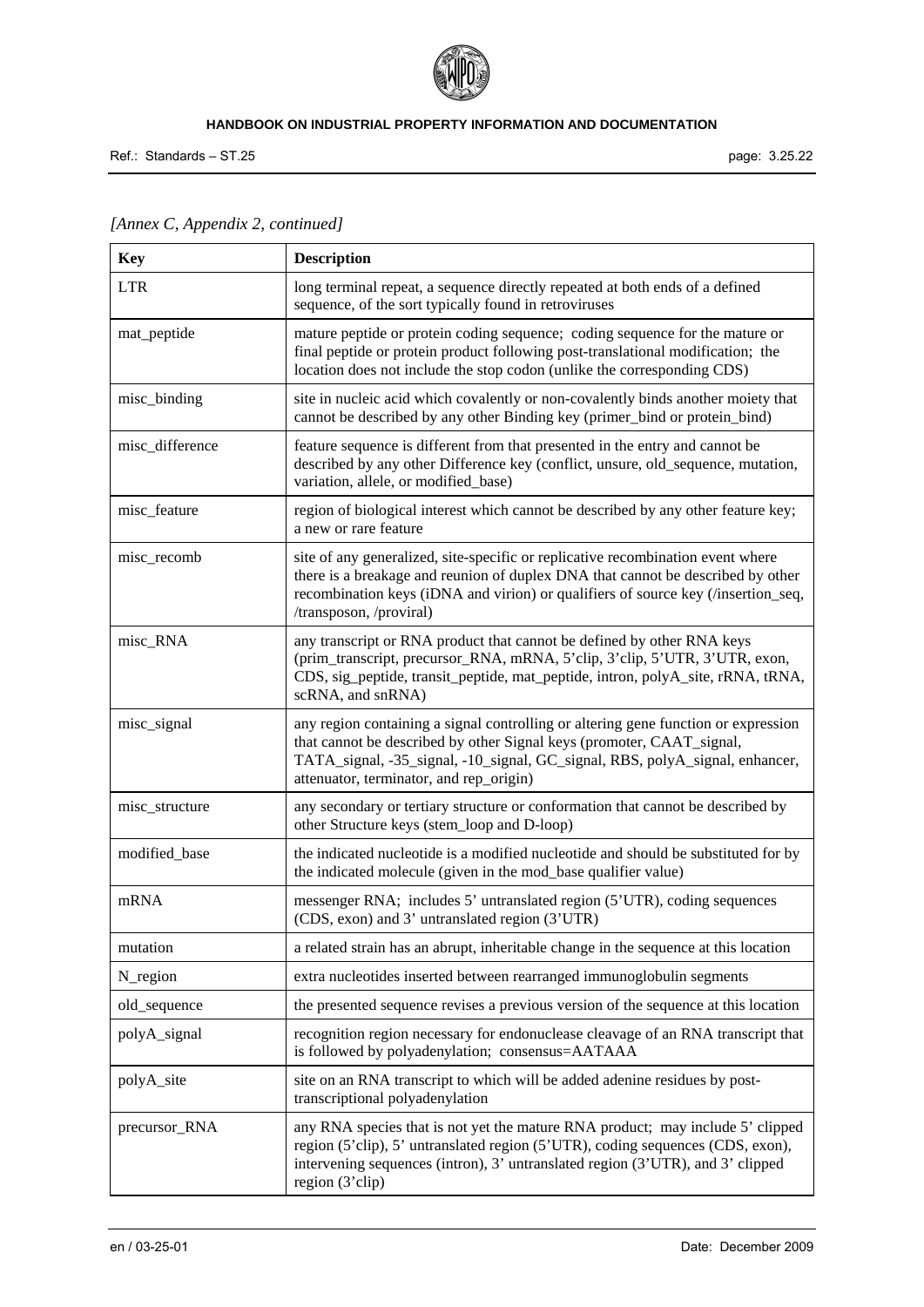

Ref.: Standards – ST.25 page: 3.25.23

| <b>Key</b>      | <b>Description</b>                                                                                                                                                                                                                                 |
|-----------------|----------------------------------------------------------------------------------------------------------------------------------------------------------------------------------------------------------------------------------------------------|
| prim_transcript | primary (initial, unprocessed) transcript; includes 5' clipped region (5'clip), 5'<br>untranslated region (5'UTR), coding sequences (CDS, exon), intervening<br>sequences (intron), 3' untranslated region (3'UTR), and 3' clipped region (3'clip) |
| primer_bind     | non-covalent primer binding site for initiation of replication, transcription, or<br>reverse transcription; includes site(s) for synthetic, for example, PCR primer<br>elements                                                                    |
| promoter        | region on a DNA molecule involved in RNA polymerase binding to initiate<br>transcription                                                                                                                                                           |
| protein_bind    | non-covalent protein binding site on nucleic acid                                                                                                                                                                                                  |
| <b>RBS</b>      | ribosome binding site                                                                                                                                                                                                                              |
| repeat_region   | region of genome containing repeating units                                                                                                                                                                                                        |
| repeat_unit     | single repeat element                                                                                                                                                                                                                              |
| rep_origin      | origin of replication; starting site for duplication of nucleic acid to give two<br>identical copies                                                                                                                                               |
| rRNA            | mature ribosomal RNA; the RNA component of the ribonucleoprotein particle<br>(ribosome) which assembles amino acids into proteins                                                                                                                  |
| S_region        | switch region of immunoglobulin heavy chains; involved in the rearrangement of<br>heavy chain DNA leading to the expression of a different immunoglobulin class<br>from the same B-cell                                                            |
| satellite       | many tandem repeats (identical or related) of a short basic repeating unit; many<br>have a base composition or other property different from the genome average that<br>allows them to be separated from the bulk (main band) genomic DNA          |
| scRNA           | small cytoplasmic RNA; any one of several small cytoplasmic RNA molecules<br>present in the cytoplasm and (sometimes) nucleus of a eukaryote                                                                                                       |
| sig_peptide     | signal peptide coding sequence; coding sequence for an N-terminal domain of a<br>secreted protein; this domain is involved in attaching nascent polypeptide to the<br>membrane; leader sequence                                                    |
| snRNA           | small nuclear RNA; any one of many small RNA species confined to the<br>nucleus; several of the snRNAs are involved in splicing or other RNA processing<br>reactions                                                                               |
| source          | identifies the biological source of the specified span of the sequence; this key is<br>mandatory; every entry will have, as a minimum, a single source key spanning<br>the entire sequence; more than one source key per sequence is permissable   |
| stem_loop       | hairpin; a double-helical region formed by base-pairing between adjacent<br>(inverted) complementary sequences in a single strand of RNA or DNA                                                                                                    |
| <b>STS</b>      | Sequence Tagged Site; short, single-copy DNA sequence that characterizes a<br>mapping landmark on the genome and can be detected by PCR; a region of the<br>genome can be mapped by determining the order of a series of STSs                      |

# *[Annex C, Appendix 2, continued]*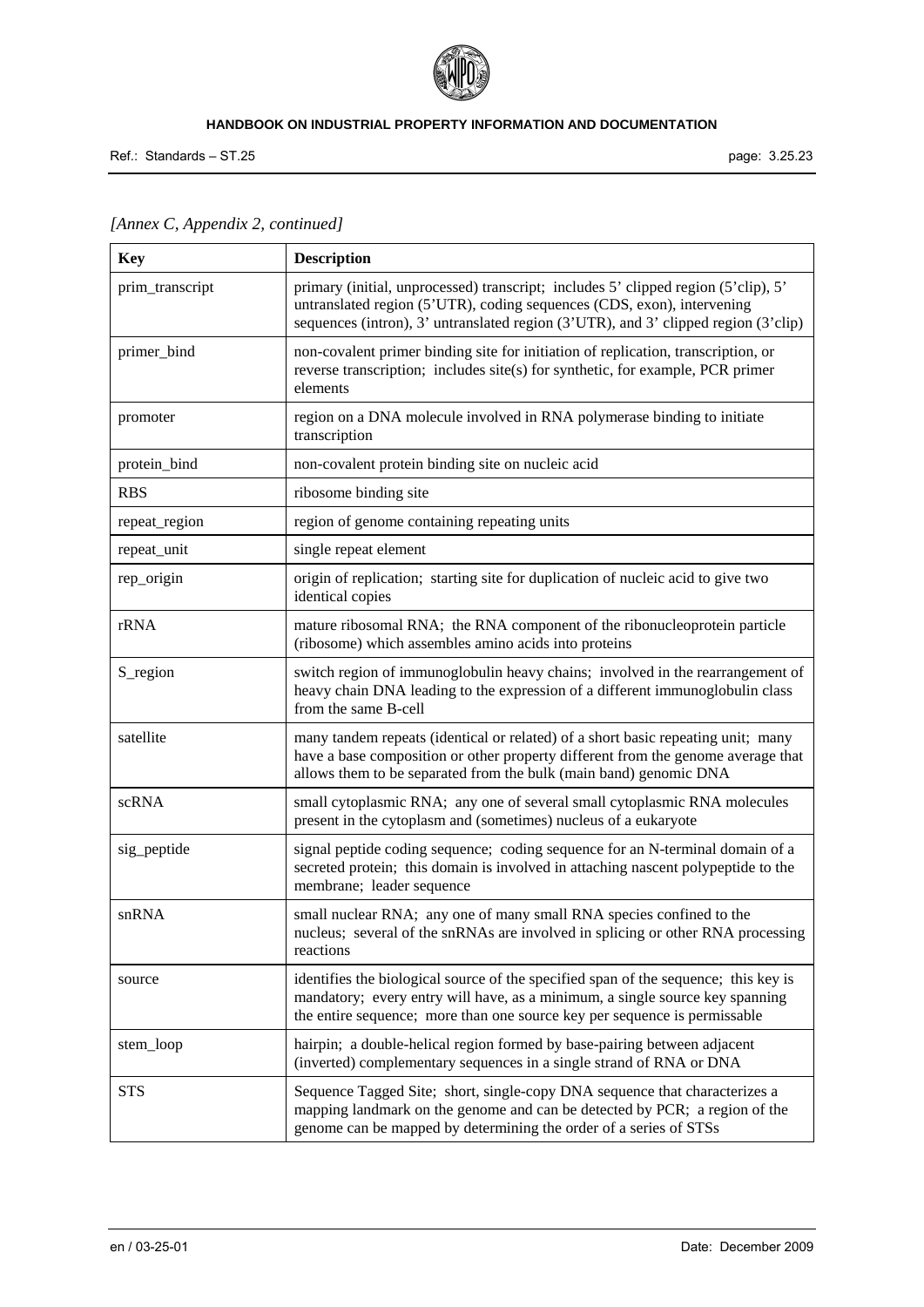

Ref.: Standards – ST.25 page: 3.25.24

| <b>Key</b>      | <b>Description</b>                                                                                                                                                                                                                                                                |
|-----------------|-----------------------------------------------------------------------------------------------------------------------------------------------------------------------------------------------------------------------------------------------------------------------------------|
| TATA_signal     | TATA box; Goldberg-Hogness box; a conserved AT-rich septamer found about<br>25 bp before the start point of each eukaryotic RNA polymerase II transcript unit<br>which may be involved in positioning the enzyme for correct initiation;<br>consensus=TATA( $A$ or T) $A(A$ or T) |
| terminator      | sequence of DNA located either at the end of the transcript or adjacent to a<br>promoter region that causes RNA polymerase to terminate transcription; may<br>also be site of binding of repressor protein                                                                        |
| transit_peptide | transit peptide coding sequence; coding sequence for an N-terminal domain of a<br>nuclear-encoded organellar protein; this domain is involved in post-translational<br>import of the protein into the organelle                                                                   |
| tRNA            | mature transfer RNA, a small RNA molecule (75-85 bases long) that mediates the<br>translation of a nucleic acid sequence into an amino acid sequence                                                                                                                              |
| unsure          | author is unsure of exact sequence in this region                                                                                                                                                                                                                                 |
| V_region        | variable region of immunoglobulin light and heavy chains, and T-cell receptor<br>alpha, beta, and gamma chains; codes for the variable amino terminal portion;<br>can be made up from V_segments, D_segments, N_regions, and J_segments                                           |
| V_segment       | variable segment of immunoglobulin light and heavy chains, and T-cell receptor<br>alpha, beta, and gamma chains; codes for most of the variable region (V_region)<br>and the last few amino acids of the leader peptide                                                           |
| variation       | a related strain contains stable mutations from the same gene (for example,<br>RFLPs, polymorphisms, etc.) which differ from the presented sequence at this<br>location (and possibly others)                                                                                     |
| 3'clip          | 3'-most region of a precursor transcript that is clipped off during processing                                                                                                                                                                                                    |
| 3'UTR           | region at the 3' end of a mature transcript (following the stop codon) that is not<br>translated into a protein                                                                                                                                                                   |
| 5'clip          | 5'-most region of a precursor transcript that is clipped off during processing                                                                                                                                                                                                    |
| 5'UTR           | region at the 5' end of a mature transcript (preceding the initiation codon) that is<br>not translated into a protein                                                                                                                                                             |
| $-10$ _signal   | pribnow box; a conserved region about 10 bp upstream of the start point of<br>bacterial transcription units which may be involved in binding RNA polymerase;<br>consensus=TAtAaT                                                                                                  |
| -35_signal      | a conserved hexamer about 35 bp upstream of the start point of bacterial<br>transcription units; consensus=TTGACa [] or TGTTGACA []                                                                                                                                               |

*[Annex C, Appendix 2, continued]*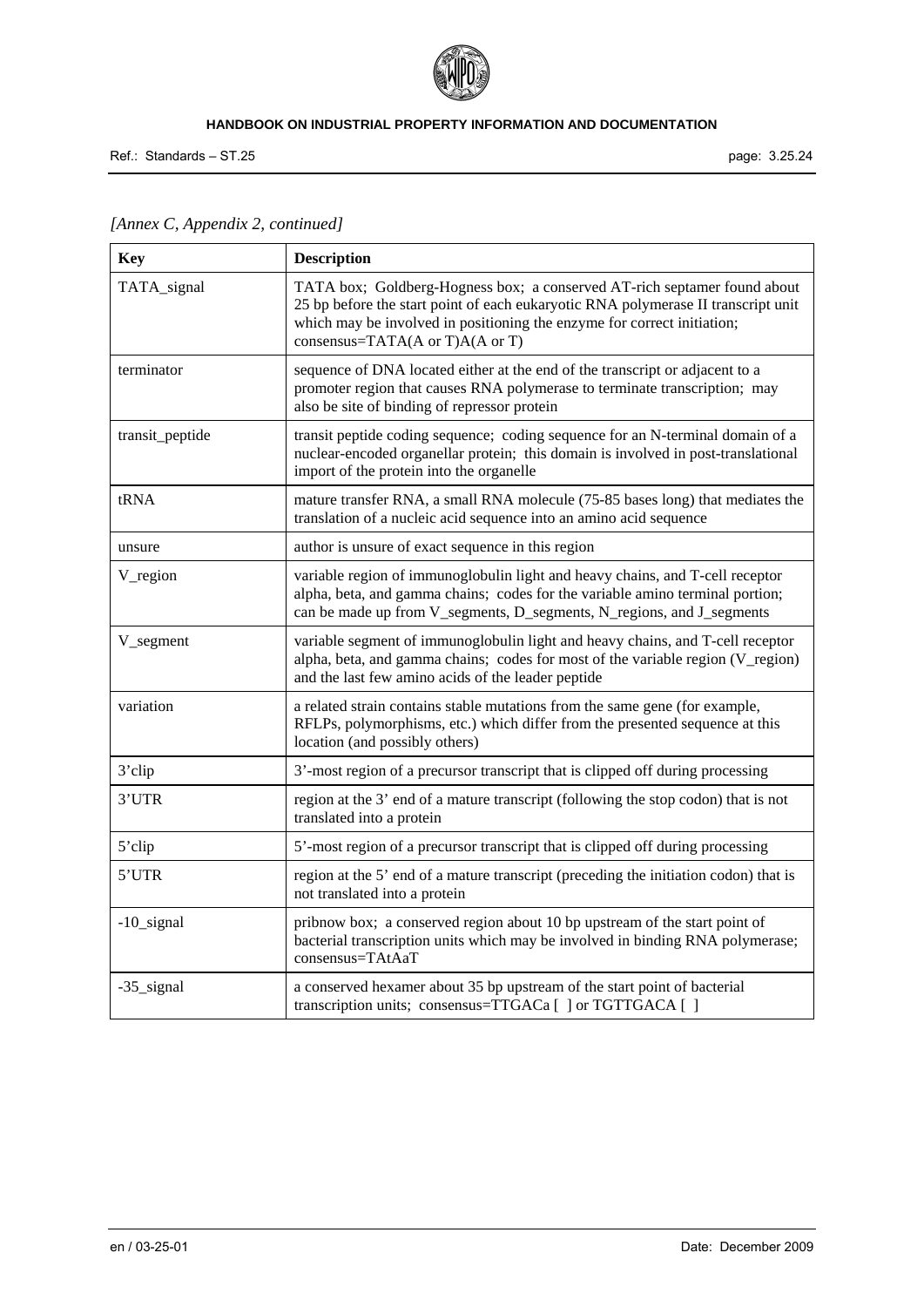

# *[Annex C, Appendix 2, continued]*

| Table 6: List of Feature Keys Related to Protein Sequences |  |
|------------------------------------------------------------|--|
|                                                            |  |

| <b>Key</b>                                         | <b>Description</b>                                                                                                                                                                   |
|----------------------------------------------------|--------------------------------------------------------------------------------------------------------------------------------------------------------------------------------------|
| <b>CONFLICT</b>                                    | different papers report differing sequences                                                                                                                                          |
| <b>VARIANT</b>                                     | authors report that sequence variants exist                                                                                                                                          |
| <b>VARSPLIC</b>                                    | description of sequence variants produced by alternative splicing                                                                                                                    |
| <b>MUTAGEN</b>                                     | site which has been experimentally altered                                                                                                                                           |
| <b>MOD_RES</b>                                     | post-translational modification of a residue                                                                                                                                         |
| <b>ACETYLATION</b>                                 | N-terminal or other                                                                                                                                                                  |
| <b>AMIDATION</b>                                   | generally at the C-terminal of a mature active peptide                                                                                                                               |
| <b>BLOCKED</b>                                     | undetermined N- or C-terminal blocking group                                                                                                                                         |
| <b>FORMYLATION</b>                                 | of the N-terminal methionine                                                                                                                                                         |
| GAMMA-CARBOXYGLUTAMIC<br><b>ACID HYDROXYLATION</b> | of asparagine, aspartic acid, proline or lysine                                                                                                                                      |
| <b>METHYLATION</b>                                 | generally of lysine or arginine                                                                                                                                                      |
| PHOSPHORYLATION                                    | of serine, threonine, tyrosine, aspartic acid or histidine                                                                                                                           |
| PYRROLIDONE CARBOXYLIC<br><b>ACID</b>              | N-terminal glutamate which has formed an internal cyclic lactam                                                                                                                      |
| <b>SULFATATION</b>                                 | generally of tyrosine                                                                                                                                                                |
| <b>LIPID</b>                                       | covalent binding of a lipidic moiety                                                                                                                                                 |
| <b>MYRISTATE</b>                                   | myristate group attached through an amide bond to the N-terminal<br>glycine residue of the mature form of a protein or to an internal<br>lysine residue                              |
| <b>PALMITATE</b>                                   | palmitate group attached through a thioether bond to a cysteine<br>residue or through an ester bond to a serine or threonine residue                                                 |
| <b>FARNESYL</b>                                    | farnesyl group attached through a thioether bond to a cysteine<br>residue                                                                                                            |
| <b>GERANYL-GERANYL</b>                             | geranyl-geranyl group attached through a thioether bond to a<br>cysteine residue                                                                                                     |
| <b>GPI-ANCHOR</b>                                  | glycosyl-phosphatidylinositol (GPI) group linked to the alpha-<br>carboxyl group of the C-terminal residue of the mature form of a<br>protein                                        |
| N-ACYL DIGLYCERIDE                                 | N-terminal cysteine of the mature form of a prokaryotic lipoprotein<br>with an amide-linked fatty acid and a glyceryl group to which two<br>fatty acids are linked by ester linkages |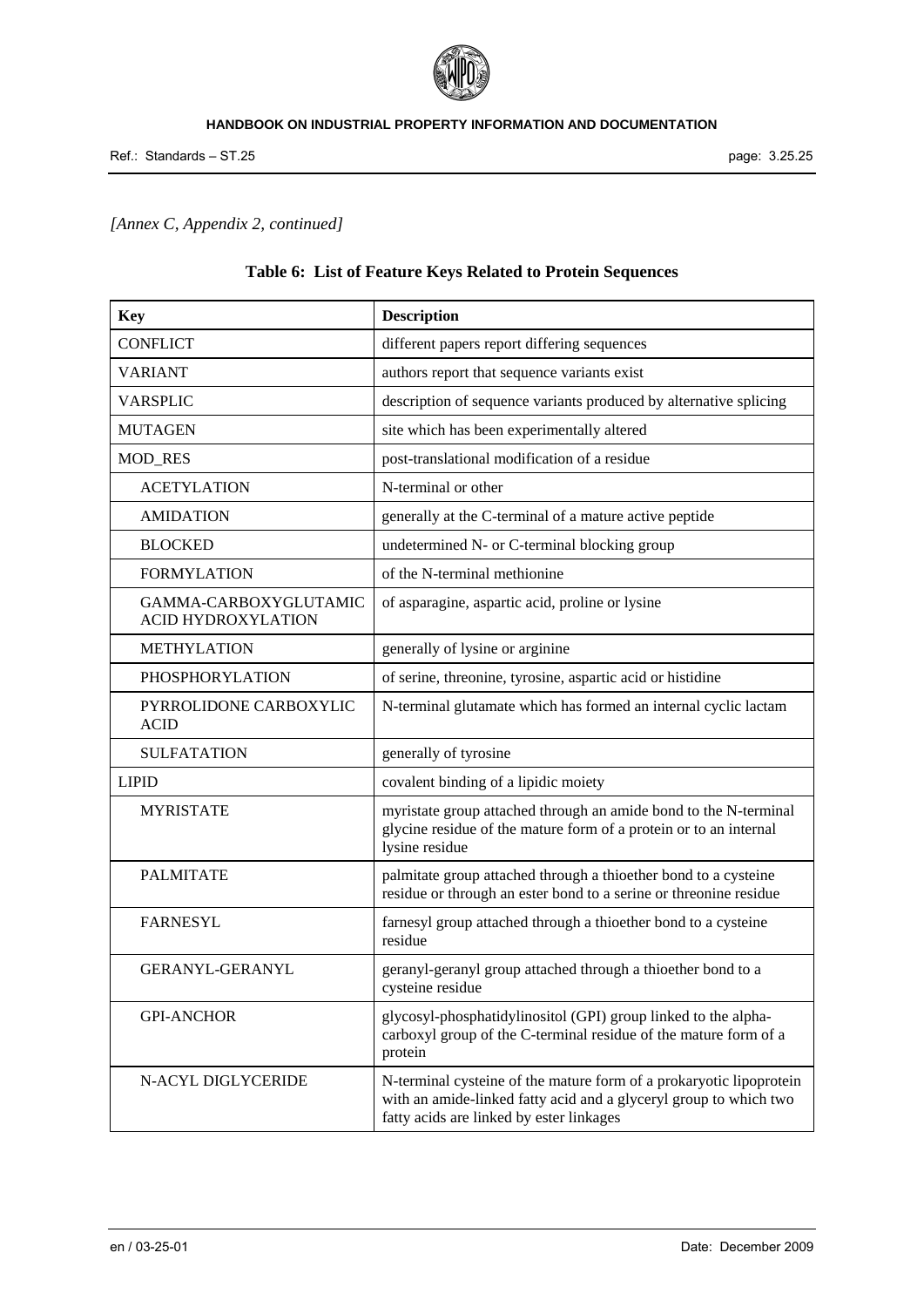

Ref.: Standards – ST.25 page: 3.25.26

| [Annex C, Appendix 2, continued] |  |
|----------------------------------|--|
|----------------------------------|--|

| <b>Key</b>      | <b>Description</b>                                                                                                                                                                                                                                                                               |
|-----------------|--------------------------------------------------------------------------------------------------------------------------------------------------------------------------------------------------------------------------------------------------------------------------------------------------|
| <b>DISULFID</b> | disulfide bond; the 'FROM' and 'TO' endpoints represent the two<br>residues which are linked by an intra-chain disulfide bond; if the<br>'FROM' and 'TO' endpoints are identical, the disulfide bond is an<br>interchain one and the description field indicates the nature of the<br>cross-link |
| <b>THIOLEST</b> | thiolester bond; the 'FROM' and 'TO' endpoints represent the two<br>residues which are linked by the thiolester bond                                                                                                                                                                             |
| <b>THIOETH</b>  | thioether bond; the 'FROM' and 'TO' endpoints represent the two<br>residues which are linked by the thioether bond                                                                                                                                                                               |
| <b>CARBOHYD</b> | glycosylation site; the nature of the carbohydrate (if known) is<br>given in the description field                                                                                                                                                                                               |
| <b>METAL</b>    | binding site for a metal ion; the description field indicates the<br>nature of the metal                                                                                                                                                                                                         |
| <b>BINDING</b>  | binding site for any chemical group (co-enzyme, prosthetic group,<br>etc.); the chemical nature of the group is given in the description<br>field                                                                                                                                                |
| <b>SIGNAL</b>   | extent of a signal sequence (prepeptide)                                                                                                                                                                                                                                                         |
| <b>TRANSIT</b>  | extent of a transit peptide (mitochondrial, chloroplastic, or for a<br>microbody)                                                                                                                                                                                                                |
| <b>PROPEP</b>   | extent of a propeptide                                                                                                                                                                                                                                                                           |
| <b>CHAIN</b>    | extent of a polypeptide chain in the mature protein                                                                                                                                                                                                                                              |
| <b>PEPTIDE</b>  | extent of a released active peptide                                                                                                                                                                                                                                                              |
| <b>DOMAIN</b>   | extent of a domain of interest on the sequence; the nature of that<br>domain is given in the description field                                                                                                                                                                                   |
| CA_BIND         | extent of a calcium-binding region                                                                                                                                                                                                                                                               |
| DNA_BIND        | extent of a DNA-binding region                                                                                                                                                                                                                                                                   |
| NP_BIND         | extent of a nucleotide phosphate binding region; the nature of the<br>nucleotide phosphate is indicated in the description field                                                                                                                                                                 |
| <b>TRANSMEM</b> | extent of a transmembrane region                                                                                                                                                                                                                                                                 |
| ZN_FING         | extent of a zinc finger region                                                                                                                                                                                                                                                                   |
| <b>SIMILAR</b>  | extent of a similarity with another protein sequence; precise<br>information, relative to that sequence is given in the description<br>field                                                                                                                                                     |
| <b>REPEAT</b>   | extent of an internal sequence repetition                                                                                                                                                                                                                                                        |
| <b>HELIX</b>    | secondary structure: Helices, for example, Alpha-helix, 3(10)<br>helix, or Pi-helix                                                                                                                                                                                                              |
| <b>STRAND</b>   | secondary structure: Beta-strand, for example, Hydrogen bonded<br>beta-strand, or Residue in an isolated beta-bridge                                                                                                                                                                             |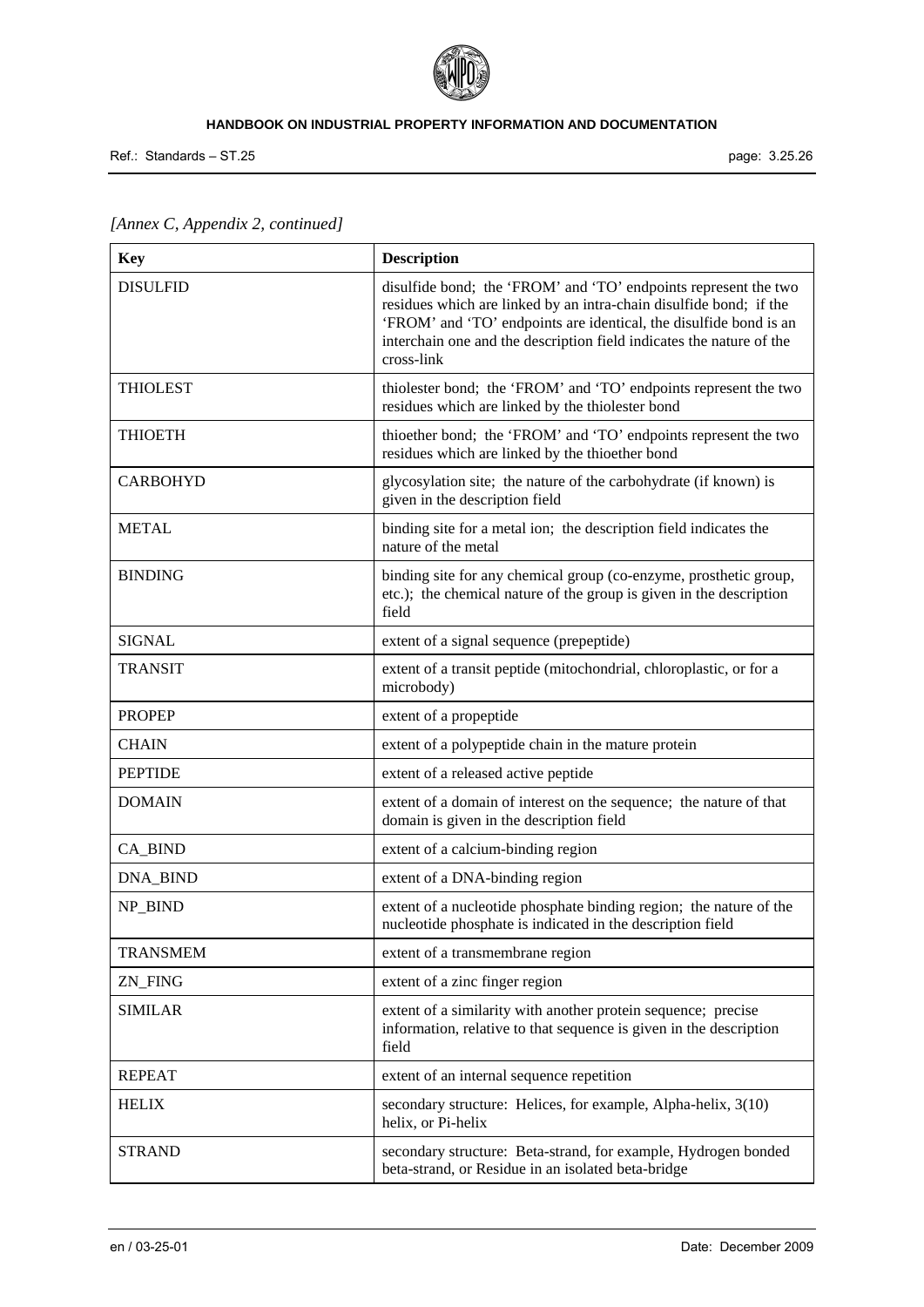

Ref.: Standards – ST.25 page: 3.25.27

| <b>Key</b>      | <b>Description</b>                                                                                                                                                                                                                                                                                                                                                |
|-----------------|-------------------------------------------------------------------------------------------------------------------------------------------------------------------------------------------------------------------------------------------------------------------------------------------------------------------------------------------------------------------|
| <b>TURN</b>     | secondary structure Turns, for example, H-bonded turn (3-turn,<br>4-turn or 5-turn)                                                                                                                                                                                                                                                                               |
| <b>ACT_SITE</b> | $\alpha$ amino $\alpha$ cid $(s)$ involved in the activity of an enzyme                                                                                                                                                                                                                                                                                           |
| <b>SITE</b>     | any other interesting site on the sequence                                                                                                                                                                                                                                                                                                                        |
| <b>INIT_MET</b> | the sequence is known to start with an initiator methionine                                                                                                                                                                                                                                                                                                       |
| NON_TER         | the residue at an extremity of the sequence is not the terminal<br>residue; if applied to position 1, this signifies that the first position<br>is not the N-terminus of the complete molecule; if applied to the<br>last position, it signifies that this position is not the C-terminus of<br>the complete molecule; there is no description field for this key |
| NON_CONS        | non consecutive residues; indicates that two residues in a sequence<br>are not consecutive and that there are a number of unsequenced<br>residues between them                                                                                                                                                                                                    |
| <b>UNSURE</b>   | uncertainties in the sequence; used to describe region(s) of a<br>sequence for which the authors are unsure about the sequence<br>assignment                                                                                                                                                                                                                      |

*[Annex C, Appendix 2, continued]* 

[Annex C, Appendix 3, follows]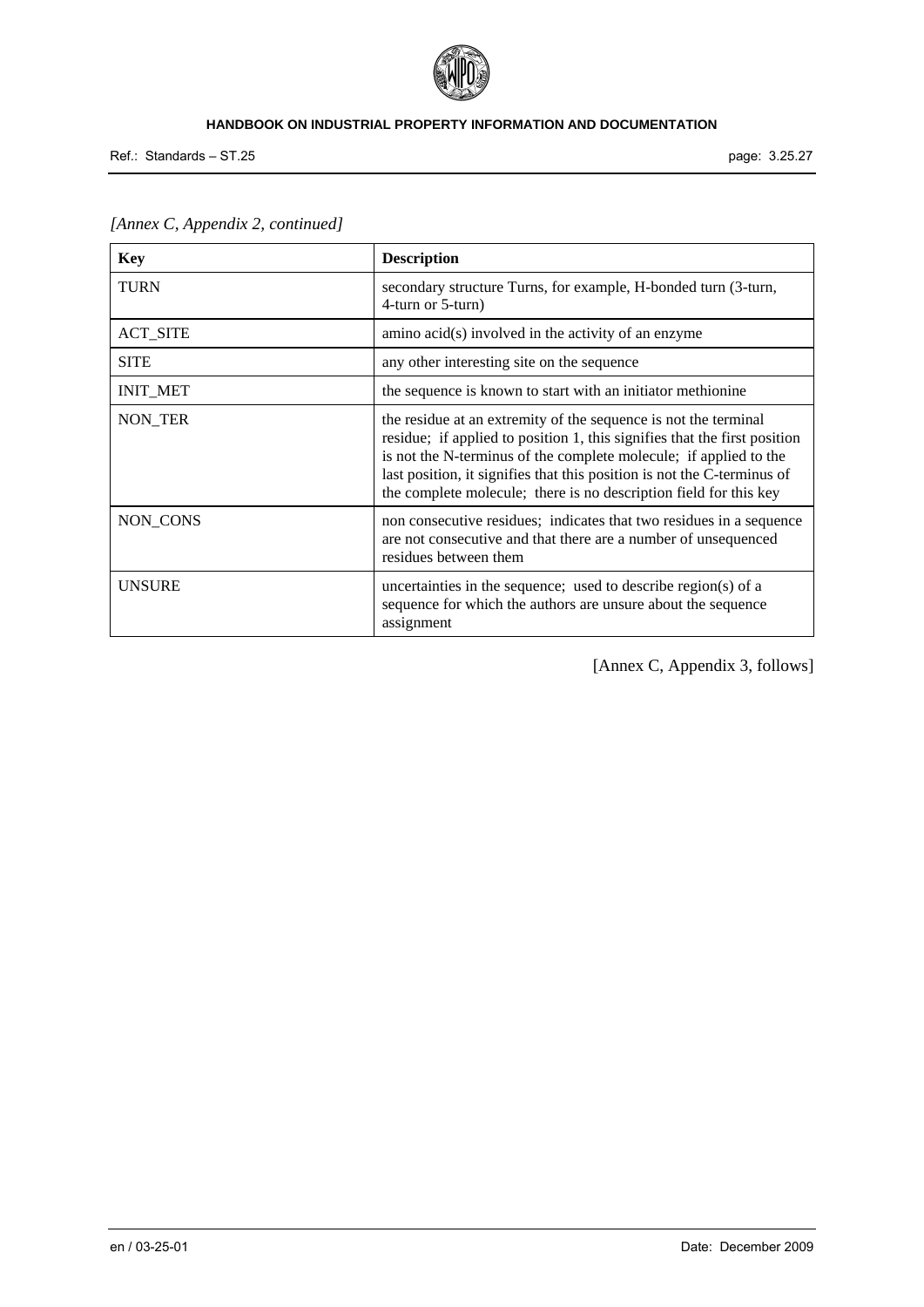

# **Annex C, Appendix 3 Specimen Sequence Listing**

| 110>                                                        | Smith, John;<br>Smithgene Inc.                                                                      |                          |                    |                  |                 |                          |            |                  |                     |            |            |     |
|-------------------------------------------------------------|-----------------------------------------------------------------------------------------------------|--------------------------|--------------------|------------------|-----------------|--------------------------|------------|------------------|---------------------|------------|------------|-----|
| 120>                                                        | Example of a Sequence Listing                                                                       |                          |                    |                  |                 |                          |            |                  |                     |            |            |     |
| <130>                                                       | $01 - 00001$                                                                                        |                          |                    |                  |                 |                          |            |                  |                     |            |            |     |
| 140><br><141>                                               | PCT/EP98/00001<br>1998-12-31                                                                        |                          |                    |                  |                 |                          |            |                  |                     |            |            |     |
| <150><br><151>                                              | US 08/999,999<br>$1997 - 10 - 15$                                                                   |                          |                    |                  |                 |                          |            |                  |                     |            |            |     |
| 160>                                                        | 4                                                                                                   |                          |                    |                  |                 |                          |            |                  |                     |            |            |     |
| <170>                                                       | PatentIn version 2.0                                                                                |                          |                    |                  |                 |                          |            |                  |                     |            |            |     |
| <210><br>$<$ 211><br><212><br><213>                         | 1<br>389<br>DNA<br>Paramecium sp.                                                                   |                          |                    |                  |                 |                          |            |                  |                     |            |            |     |
| <220><br><221><br><222>                                     | CDS<br>$(279) \ldots (389)$                                                                         |                          |                    |                  |                 |                          |            |                  |                     |            |            |     |
| < 300<br><301><br>< 302                                     | Doe, Richard<br>Isolation and Characterization of a Gene Encoding a Protease<br>from Paramecium sp. |                          |                    |                  |                 |                          |            |                  |                     |            |            |     |
| < 303<br>< 304<br>< 305<br>< 306<br><307><br>< 308<br><309> | Journal of Genes<br>1<br>4<br>$1 - 7$<br>1988-06-31<br>123456<br>1988-06-31                         |                          |                    |                  |                 |                          |            |                  |                     |            |            |     |
| $~<$ 400 $>$                                                | 1                                                                                                   |                          |                    |                  |                 |                          |            |                  |                     |            |            |     |
| agctgtagtc                                                  | attcctgtgt                                                                                          | cctcttctct               |                    | ctgggcttct       |                 | Caccctgcta<br>atcagatctc |            |                  |                     |            |            | 60  |
| agggagagtg                                                  | tettgaeeet                                                                                          | cctctgcctt               |                    | tgcagcttca       |                 | Caggcaggca               |            |                  | ggcaggcagc          |            |            | 120 |
| tgatgtggca                                                  | attgctggca                                                                                          | gtgccacagg               |                    | cttttcagcc       |                 | Aggcttaggg               |            |                  | tgggttccgc          |            |            | 180 |
| cgcggcgcgg                                                  | cqqcccctct                                                                                          | cgcgctcctc               |                    | tegegeetet       |                 |                          | Ctctcqctct |                  | cctctcgctc          |            |            | 240 |
| ggacctgatt                                                  | aggtgagcag                                                                                          | gaggaggggg               | cagttagc           |                  | atg<br>Met<br>1 | Gtt<br>Val               | tca<br>Ser | Met              | atg ttc<br>Phe<br>5 | agc<br>Ser | 296        |     |
| ttg<br>tct<br>ttc<br>Phe<br>Leu<br>Ser                      | aaa<br>tgg<br>Lys<br>Trp<br>10                                                                      | cct<br>gga<br>Pro<br>Gly | ttt<br>Phe         | tgt<br>Cys<br>15 | ttg<br>Leu      | ttt<br>Phe               | Gtt<br>Val | tgt<br>Cys       | ttg<br>Leu<br>20    | ttc<br>Phe | caa<br>Gln | 344 |
| tgt<br>$_{\rm CCC}$<br>aaa<br>Pro<br>Lys<br>Cys             | gtc<br>ctc<br>Val<br>Leu<br>25                                                                      | ccc<br>tgt<br>Pro<br>Cys | $rac$<br>His<br>30 | tca<br>Ser       | tca<br>Ser      | ctg<br>Leu               | Cag<br>Gln | ccg<br>Pro<br>35 | aat<br>Asn          | ctt<br>Leu |            | 389 |